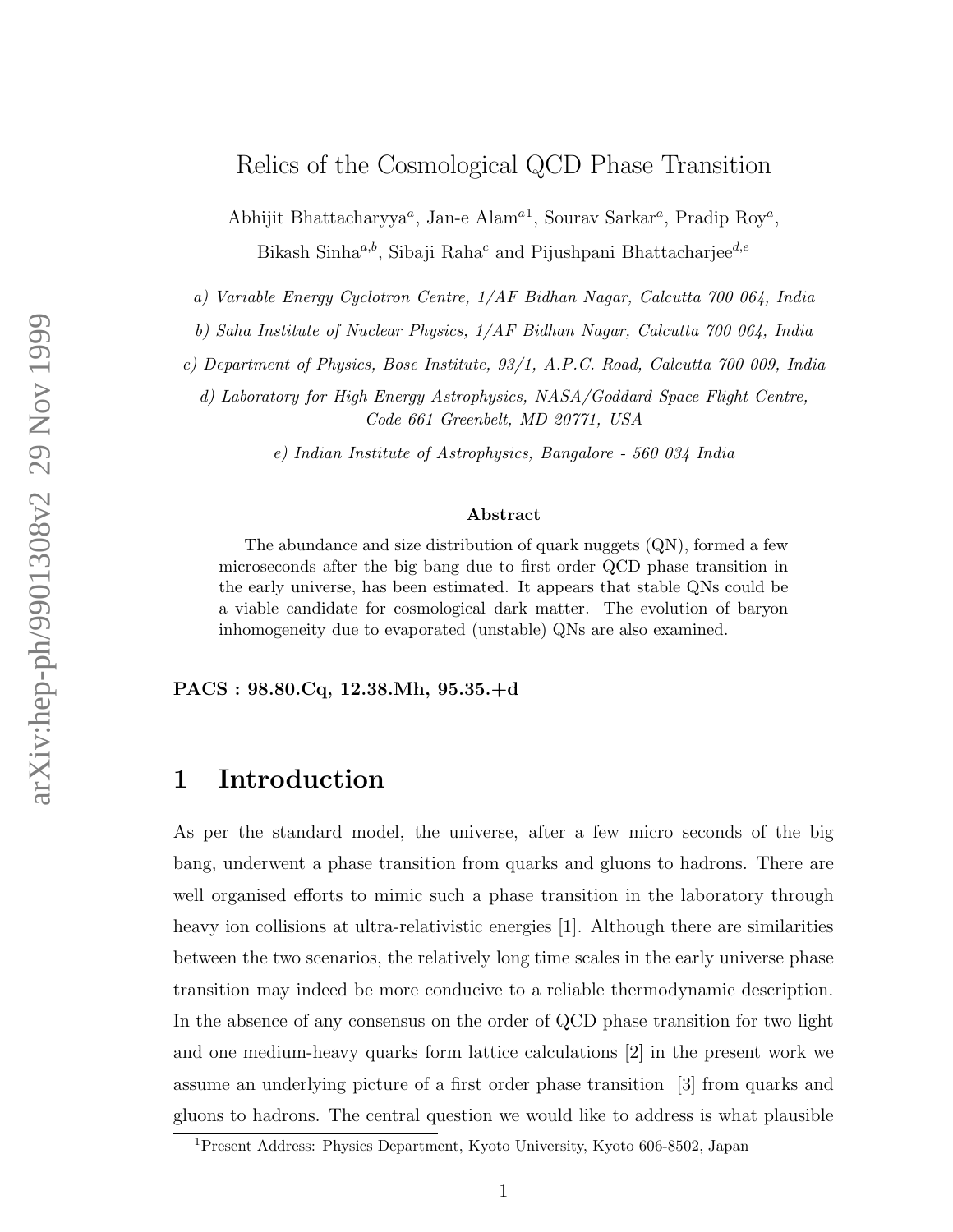remnants may have survived since that primordial epoch. Crawford and Schramm [4] and Van Hove [5] argued that fluctuations in the horizon scale, triggered by the phase transition, may lead to the formation of primordial black holes, which could be as large as  $M_{\odot}$ , the solar mass. Schramm [6] has recently suggested that these black holes could even be the candidates for the Massive Compact Halo Objects (MACHO's) [7, 8], which had of late been discovered in the halo of the Milky way, in the direction of the Large Magellanic Cloud (LMC) using the gravitational lensing techniques. On the other hand, a first order QCD phase transition scenario involving bubble nucleation at a critical temperature  $T_c \sim 100 - 200$  MeV could lead to the formation of quark nuggets  $(QN)$ , made of  $u, d$  and  $s$  quarks at a density somewhat larger than normal nuclear matter density. If these primordial QN's indeed survive till the present epoch, they could be a possible candidate for the baryonic component of the dark matter [3]. Such a possibility would be aesthetically rather pleasing, as it would not require invoking any exotic physics nor would the success of the primordial (Big Bang) nucleosynthesis scenario be materially affected [9, 10, 11, 12].

The central question in this context is, thus, whether the primordial QN's can be stable on a cosmological time scale. The first study on this issue was addressed by Alcock and Farhi [13] who argued that neutrons could be liberated and emitted from a QN at temperature  $T \ge I_N$ , where  $I_N$  (~ 20-80 MeV) is the neutron "binding energy" *i.e.* the difference between energy per baryon in strange matter at zero temperature and the mass of the nucleon. They calculated the rate of baryon evaporation from QNs by using detailed balance between the two processes of neutron absorption and emission in a system consisting of QNs (of all possible baryon numbers) and neutrons. They also assumed a geometric cross section for the neutron absorption by the QNs and complete transparency of the nugget surface to neutrons. This gave the result that QNs even with the largest allowed initial baryon number (i.e. the total baryon number  $N_{B,hor} \approx 10^{49} (100 MeV/T)^3$  contained in a horizon-size volume of the universe, at the time of formation of the nugget, T being the temperature of the universe at that time) were unstable with respect to baryon evaporation. These results apparently eliminated the possibility of any QN surviving till the present epoch.

Madsen et al [14] then pointed out that, since evaporation was a surface process,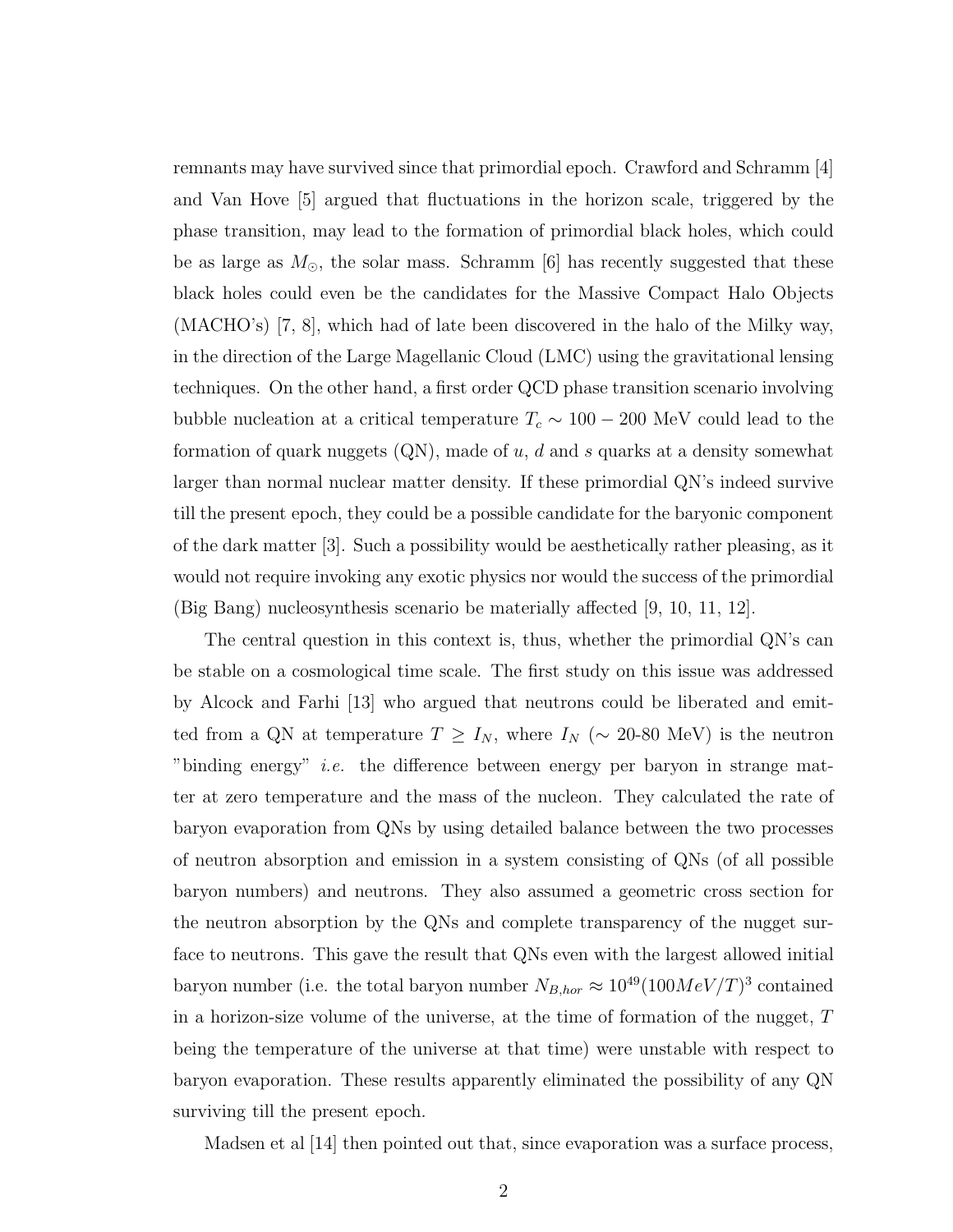emission of neutrons (proton emission was suppressed due to the Coulomb barrier) made the surface layer deficient in  $u$  and  $d$  quarks, although relatively enriched in s quarks. The rate of conversion of s quarks back to u and d quarks as well as convection of u and d quarks from the core of the nugget to the surface were both too slow to establish flavor chemical equilibrium between  $u, d$  and s quarks on the surface layer. As a result of this deficiency of  $u$  and  $d$  quarks in the surface layer, further nucleon evaporation was suppressed. Madsen et al found that QNs with initial baryon number  $N_B \geq 10^{46}$  could well be stable against baryon evaporation.

QNs at temperatures above a few MeV could also be subject to the process of "boiling"  $[15]$ , *i.e.*, spontaneous nucleation of hadronic bubbles in the bulk of the nugget and consequent conversion of the nugget into nucleons. Madsen and Olesen [16] however, showed that although boiling is thermodynamically allowed, the time scale for bubble nucleation inside QNs is too long compared to the time scale of surface evaporation for reasonable values of the parameters used.

All of the above studies used thermodynamic and binding energy arguments to calculate the baryon evaporation rate; the microscopic dynamics determining the probability of baryon formation and emission had been neglected. Clearly, for a realistic description of the process a dynamical model of baryon emission from QNs was needed.

Earlier, Bhattacharjee *et al* [17] used the chromoelectric flux tube model (inspired by QCD) to demonstrate that the QN's would survive against baryon evaporation, if the baryon number of the quark matter inside the nugget was larger than  $10^{42}$ . For reasons explained in ref. [17], this estimate is rather conservative. Sumiyoshi and Kajino [18] estimated within a similar approach that a QN with an initial baryon number  $\sim 10^{39}$  would survive against baryon evaporation.

It may also be mentioned in this context that Madsen and Riisager [12] had calculated the minimum size of the QNs from the constraint imposed by the primordial He abundance. The authors showed that the minimum radius of the QNs should be more than  $\sim 10^{-6}$  cm, otherwise the absorption of neutrons by the QNs will upset the neutron to proton ratio in the universe, resulting in a helium abundance in complete disagreement with the experimental results.

In spite of these efforts, not much attention has been paid towards the issues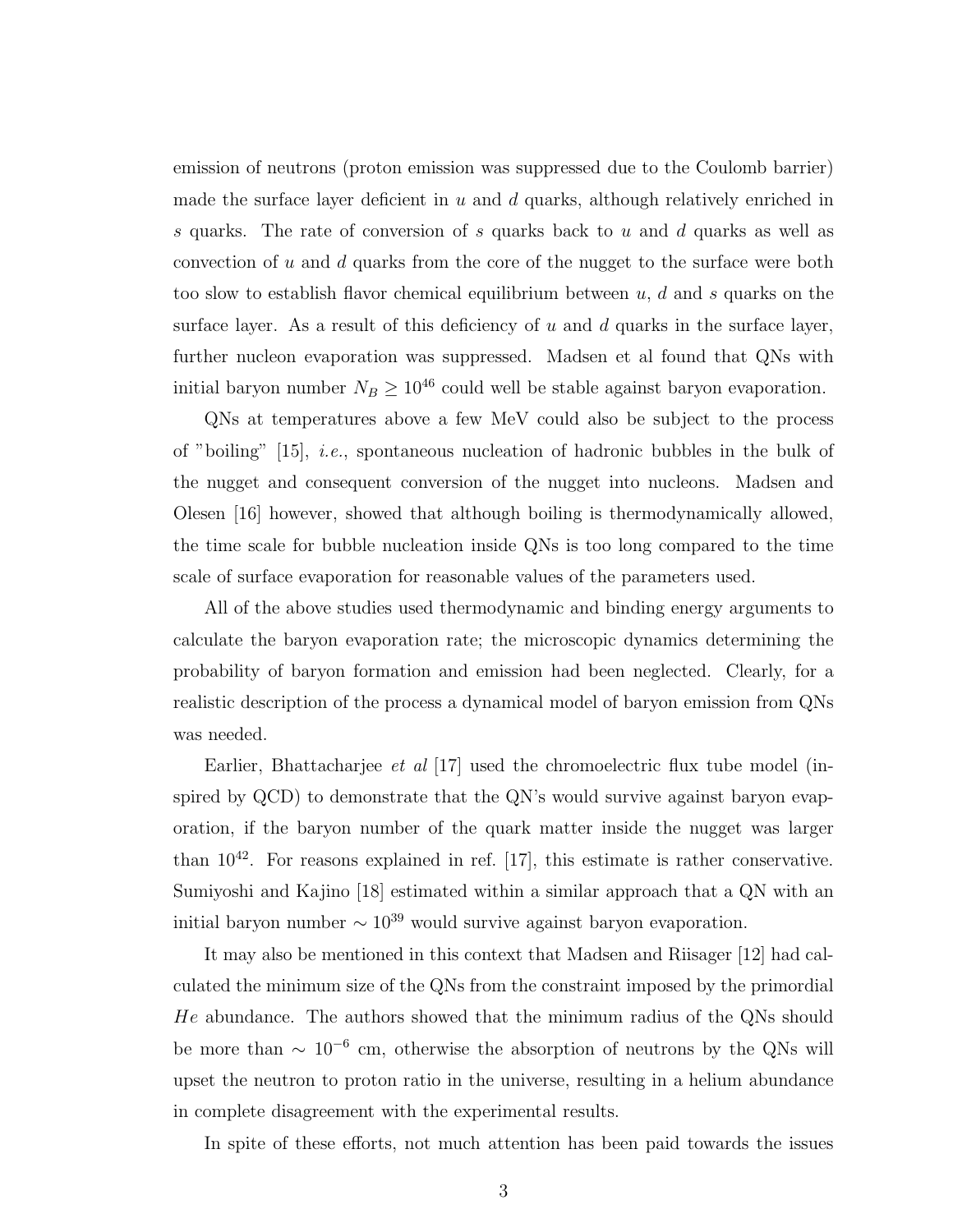of formation and size-distribution of the surviving quark nuggets in the universe. The size-distribution and abundance of the QNs is very important in the context of their candidature as dark matter. The calculation of a lower cut-off in size, if any, would tell us what can be the minimum size and the baryon number content of a QN that we should look for. On the other hand, the distribution function also indicates the most probable size of the QNs. Such studies in the framework of the GUT (Grand Unified Theory) phase transition and the associated "Trapped False Vacuum Domains" (TFVD) have been done earlier [19]. The basic contention of this paper is to carry out these studies for the QCD phase transition in the early universe. We also study the evolution of baryon inhomogeneity created by evaporating QNs, with baryon number lower than the survivability window, as mentioned above, due to the conduction of heat by neutrinos, and consequently the dissipation of the baryon inhomogeneities.

We organise the paper as follows. In the next section we evaluate the sizedistribution of the QNs. The results for different nucleation rates have been discussed. Section 3 contains the evolution of baryon inhomogeneity which originated due to the unstable QNs. In section 4 we conclude.

### 2 The size-distribution of quark nuggets

The evolution of the universe during the QCD phase transition is governed by Einstein's equations,

$$
\left(\frac{\dot{R}}{R}\right)^{2} = \frac{8\pi\rho}{3m_{pl}^{2}}; \quad \frac{d(\rho R^{3})}{dt} + P\frac{dR^{3}}{dt} = 0
$$
\n(1)

where  $\rho$  is the energy density, P the pressure and  $m_{pl}$  the Planck mass. In the above equation,  $R$  is the cosmological scale factor in the Robertson-Walker space time and is defined by the relation

$$
ds^{2} = -dt^{2} + R^{2}dx^{2} = R^{2}(-d\xi^{2} + dx^{2})
$$
  
\n
$$
dx^{2} = dX^{2} + X^{2}(\sin^{2}\theta d\phi^{2} + d\theta^{2})
$$
\n(2)

where X is the co-ordinate radius *i.e.* the radius in the unit of the cosmological scale factor  $R(t)$ .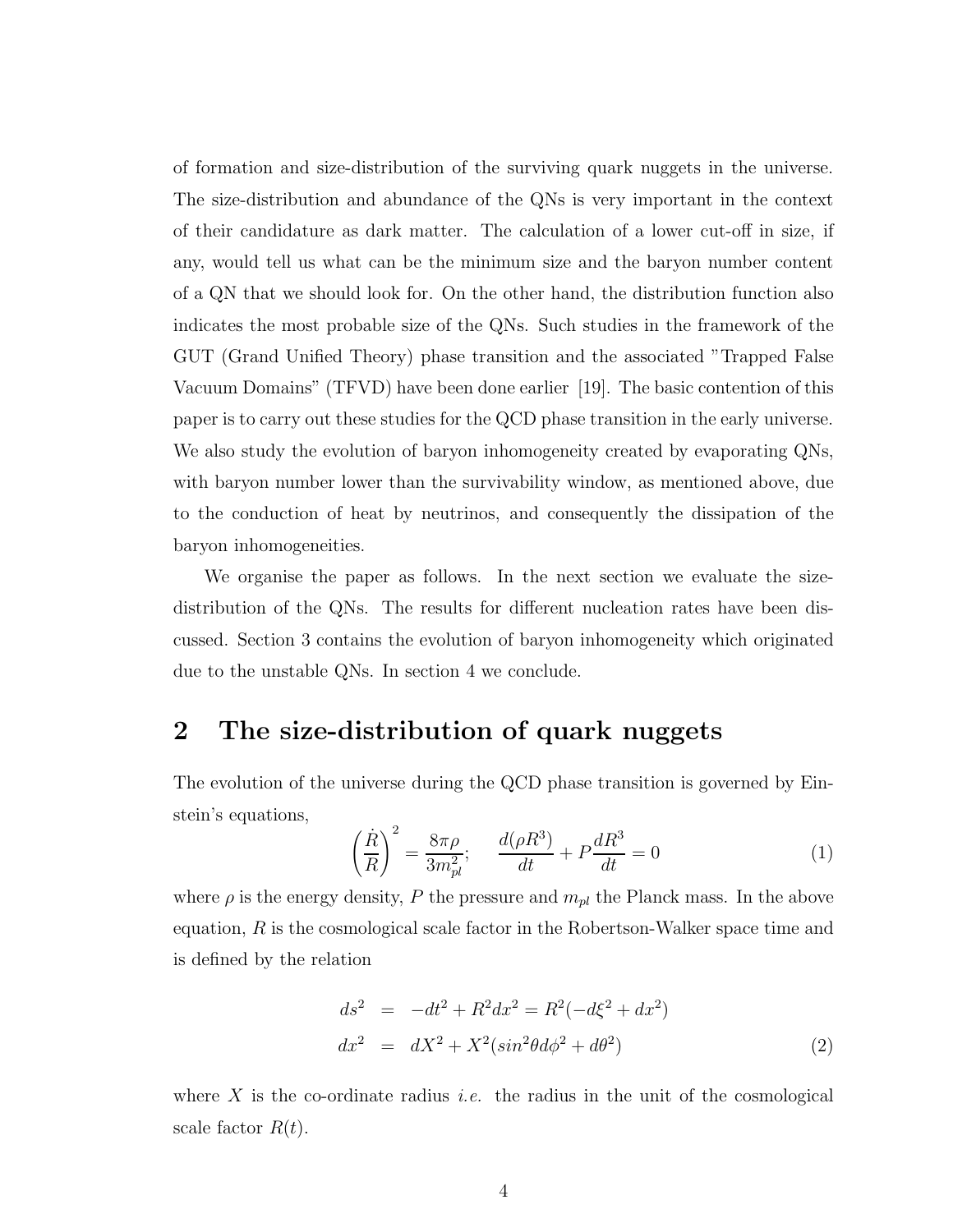It is well known that in a first order phase transition, the quark and the hadron phases co-exist in a mixed phase at the critical temperature of transition. Around the critical temperature, the universe consists of leptons, photons and the massless quarks, anti-quarks and gluons, described in our case by the MIT bag model with an effective degeneracy  $g_q(\sim 51.25)$ . The hadronic phase contains relativistic  $\pi$ mesons, photons and leptons with a small baryon content  $(\rho_B/\rho_\gamma \sim 10^{-10})$  and is described by an equation of state corresponding to massless particles with an effective degeneracy  $g_h = 17.25$ . The energy densities and the pressures of hadronic and quark matter are given by

$$
\rho_h = \frac{\pi^2 g_h}{30} T^4; \quad \rho_q = \frac{\pi^2 g_q}{30} T^4 + B
$$
  
\n
$$
P_h = \frac{\pi^2 g_h}{90} T^4; \quad P_q = \frac{\pi^2 g_q}{90} T^4 - B
$$
\n(3)

where  $B$  is the bag constant.

The evolution of the scale factor in the mixed phase is given by (see also [20]),

$$
R(t)/R(t_i) = \left[\cos\left(\arctan\sqrt{3r} - \sqrt{\frac{3}{r-1}(t-t_i)/t_c}\right)\right]^{2/3} / \left[\cos\left(\arctan\sqrt{3r}\right)\right]^{2/3}
$$
\n(4)

In the process we also get the volume fraction of the quark matter  $f(t)$  in the mixed phase as

$$
f(t) = \frac{1}{3(r-1)} \left[ \tan \{ \arctan \sqrt{3r} - \sqrt{\frac{3}{r-1}} \frac{t-t_i}{t_c} \} \right]^2 - \frac{1}{r-1}
$$
 (5)

where  $r \equiv \rho_q/\rho_h$ ,  $t_c = \sqrt{3m_{pl}^2/8\pi B}$  is the characteristic time scale for the QCD phase transition in the early universe and  $t_i$  is the time when phase transition starts. (The definition of r and hence the expressions of  $R(t)$  and  $f(t)$  here are somewhat different from that in ref. [20]). The characteristic time scale depends on the bag constant and hence on the critical temperature of the quark-hadron phase transition  $(T_c)$ . In fact  $t_c = 144\mu s$  for  $T_c = 100MeV$  and  $t_c = 64\mu s$  for  $T_c = 150MeV$ .

In the coexisting phase, the temperature of the universe remains constant at  $T_c$ , the cooling due to expansion being compensated by the liberation of the latent heat. In the usual picture of bubble nucleation in a first order phase transition scenario hadronic matter starts appearing as individual bubbles. With the progress of time,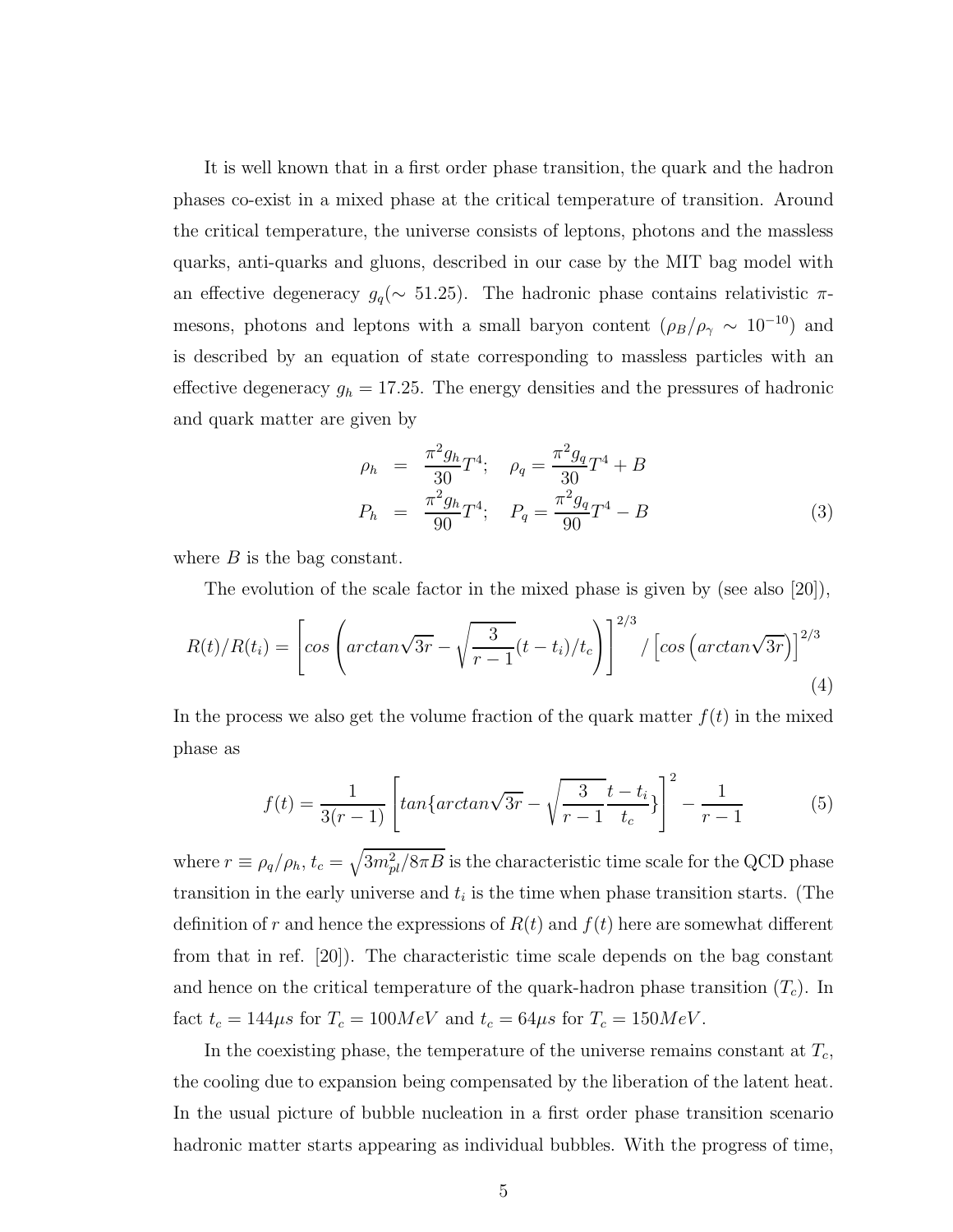more and more hadronic bubbles form, coalesce and eventually percolate to form an infinite network of hadronic matter which traps the quark matter phase into finite domains. The time when the percolation takes place is usually referred to as the percolation time  $t_p$ , determined by a critical volume fraction  $f_c$ ,  $(f_c \equiv f(t_p))$  of the quark phase.

In an ideal first order phase transition, the fraction of the high temperature phase decreases from the critical value  $f_c$ , as these domains shrink. For the QCD phase transition, however, these domains could become QN's and as such, we may assume that the lifetime of the mixed phase  $t_f \sim t_p$ .

As mentioned above, just after percolation one can have pockets of quark matter trapped as bubbles in the ambient hadronic matter. The probability that a spherical region of co-ordinate radius X at time  $t_p$  with nucleation rate  $I(t)$  lies completely within the quark matter domain is given by [19],

$$
P(X, t_p) = \exp\left[-\frac{4\pi}{3} \int_{t_i}^{t_p} dt I(t) R^3(t) (X + X(t_p, t))^3\right]
$$
(6)

where  $X(t_p; t)$  is the coordinate radius of a bubble, at time  $t_p$ , which was nucleated at time t.

For convenience, let us now define a new set of variables  $z = XR(t_i)/vt_c$ ,  $x = t/t_c$ and  $r(x) = R(x)/R(x_i)$ ; where v is the radial growth velocity of the nucleating bubbles. Then

$$
P(z, x_p) = \exp\left[-\frac{4\pi}{3}v^3 t_c^4 \int_{x_i}^{x_p} dx I(x) (zr(x) + y(x_p, x))^3\right]
$$
(7)

where

$$
y(x, xt) = \int_{x}^{x} r(xt) / r(xt) dx
$$
\n(8)

So the fraction of quark matter present at time  $t_p$  is

$$
f_c = P(0, x_p) = \exp\left[-\frac{4\pi}{3}v^3 t_c^4 \int_{x_i}^{x_p} dx I(x) y^3(x_p, x)\right]
$$
(9)

Let us now look at the size-distribution of the Trapped Quark Matter Domain (TQMD). In order to do so we will follow the procedure of ref. [19]. The difference of our work from that of Kodama et al. is that we have considered exactly spherical nuggets whereas they have included a deformation factor. It should however be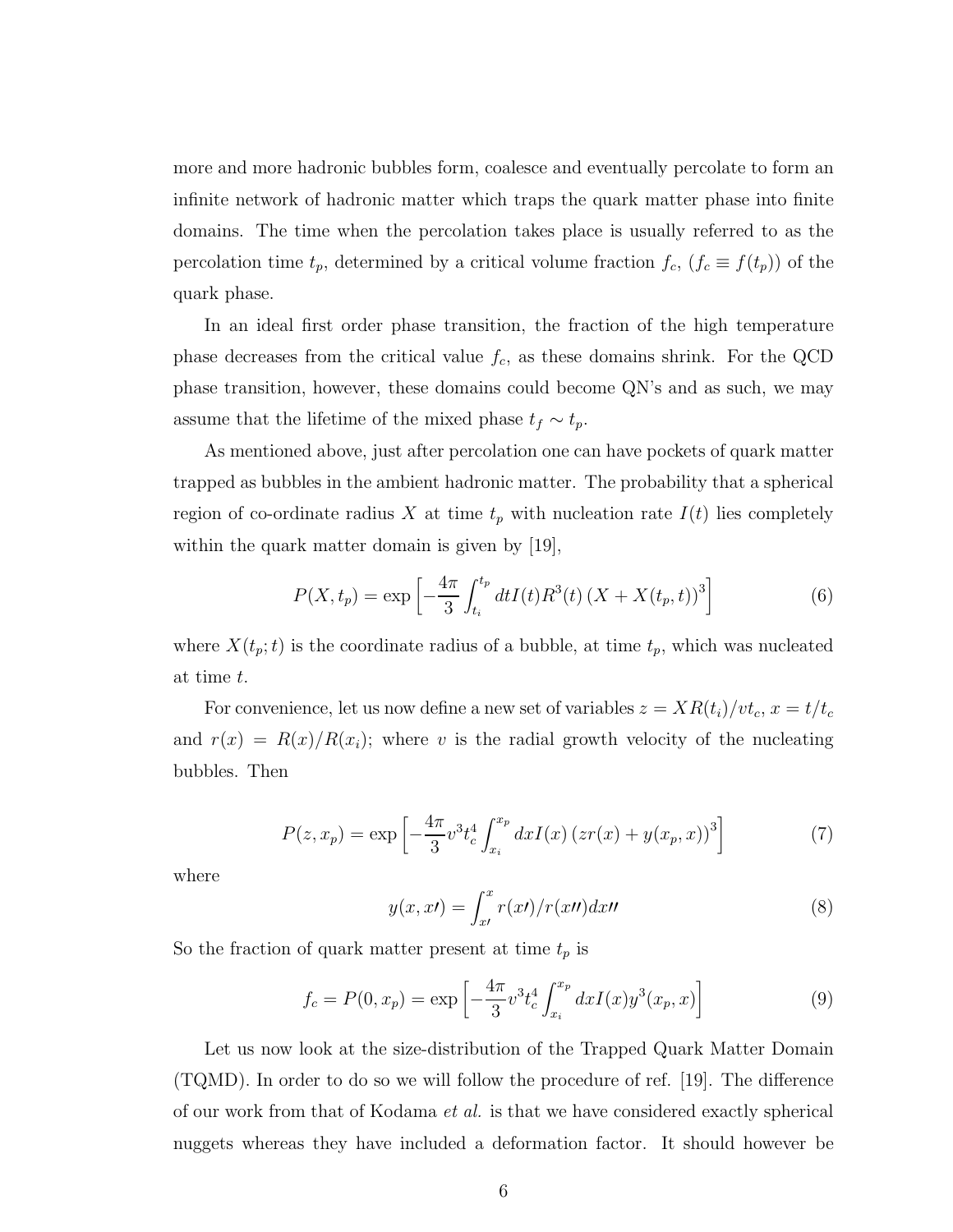noted that the deformation factor, as found by Kodama *et al*, is small. Moreover, due to the presence of non-zero surface tension in case of QCD phase transition the bubbles are likely to be spherical. Even more importantly, we focus our attention to the percolation time  $t_p$  when the hadronic matter forms the ambient background. All these considerations allow us to consider the false vacuum domains (the quark phase) as being spherical in shape. Following Ref. [19] let us assume that  $F(X;t)dX$ is the number of TQMDs per unit volume within the size  $\{X, X + dX\}$  at time t. Then  $P(X, t)$  can be thought to be the probability that a QN of coordinate radius X at a fixed position is contained in a TQMD. Now a TQMD of size  $\eta$  can contain such a sphere of size  $X$  only when the center of TQMD lies within the coordinate radius  $\eta - X$  from the center of the sphere. If  $\alpha$  is the minimum size of a TQMD *i.e.*  $F(X, t)$  vanishes for  $X < \alpha$  then one can write

$$
P(X;t) = \int_{\alpha+X}^{\infty} \frac{4\pi}{3} (\eta - X)^3 F(\eta;t) d\eta \tag{10}
$$

The distribution function vanishes for  $X < \alpha$ . One can now solve the above equation using Laplace transformation to obtain  $F(X)$  (see appendix).

The result, in terms of z, is

$$
F(z) = \frac{3 \theta(z - \alpha)R(t_i)^4}{4\pi \alpha^3 v^4 t_c^4} \left[ -P'(X - \alpha) - \frac{3P(X - \alpha)}{\alpha} + \frac{1}{\alpha^2} \int_0^\infty d\eta P(\eta + X - \alpha) \left\{ \lambda e^{(-\lambda \eta/\alpha)} + \omega e^{(-\omega \eta/\alpha)} + \bar{\omega} e^{(-\omega \eta/\alpha)} \right\} \right]
$$
  
= 
$$
\frac{R(t_i)^4}{v^4 t_c^4} f(z)
$$
(11)

The solution of the equation  $F(\alpha) = 0$  gives the minimum size of the quarknugget  $\alpha$ . Now, the number of nuggets per unit volume is given by

$$
n_Q = R^{-3}(t_p) \int_{\alpha}^{\infty} F(X)dX
$$
  
=  $R^{-3}(t_p) \int_{\alpha}^{\infty} \frac{R^3(t_i)}{v^3 t_c^3} f(z)dz$  (12)

The volume of each quark nugget is given by  $\frac{4}{3}\pi(zvt_c)^3$ . Since the visible baryon constitutes only ten per cent of the closure density ( $\Omega_B = 0.1$  from standard big bang nucleosynthesis), a total of  $10^{50}$  baryons will close the universe baryonically at  $T = 100$  MeV. We emphasize at this point that these QNs would not disturb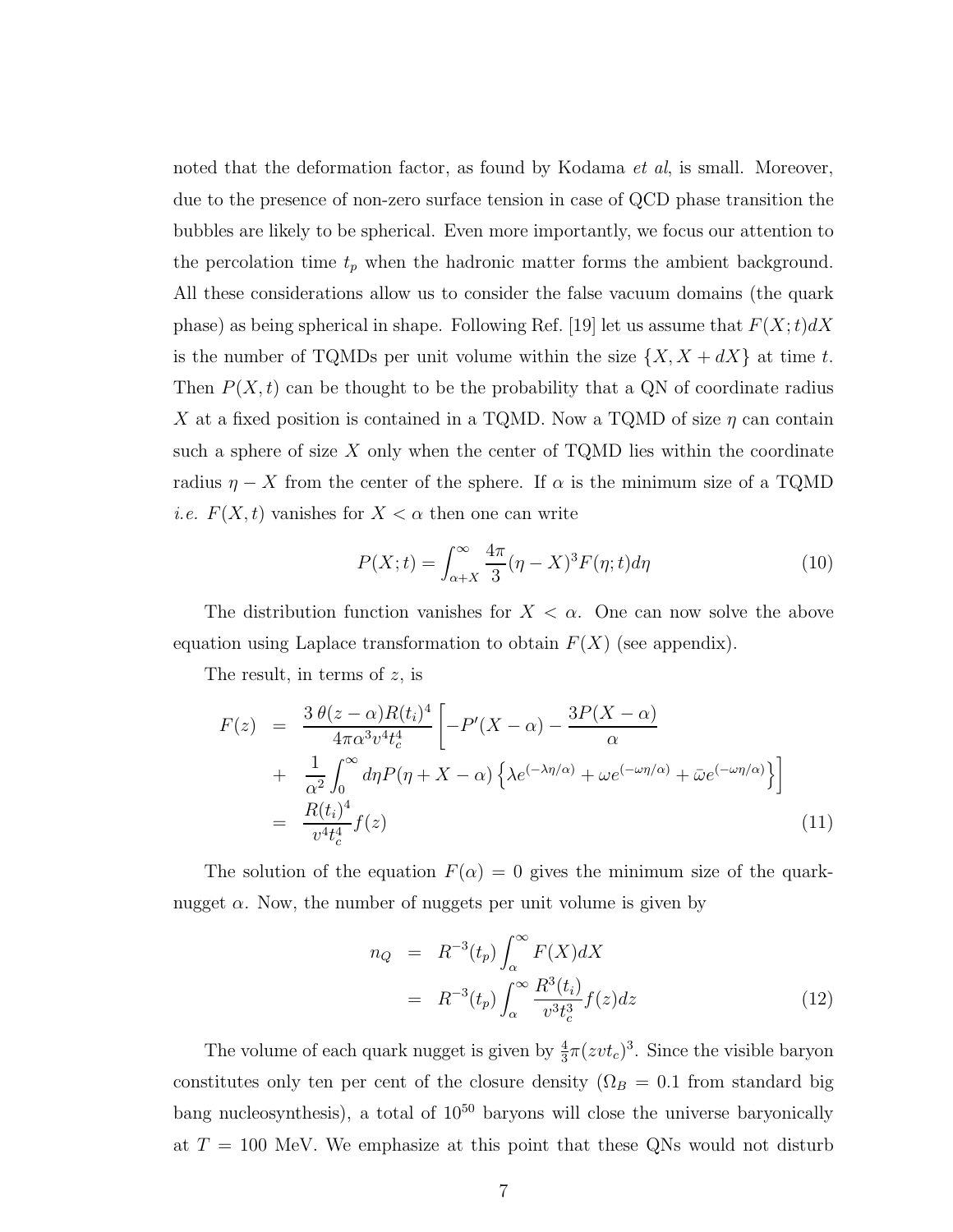the standard primordial nucleosynthesis results to any considerable extent, as they would not participate in usual nuclear reactions. Therefore, if we assume that the total baryon content of the dark matter is carried by the quark nuggets, then,

$$
N_B = 10^{50} (100/T (MeV))^3 = V_H \frac{4\pi R^3(t_i)}{3R^3(t_p)} \rho_B \int_\alpha^\infty f(z) z^3 dz \tag{13}
$$

where  $V_H$  is the horizon volume and  $\rho_B$  is the baryon density inside each nugget. We now solve the above equations self-consistently to obtain  $\alpha$ ,  $t_p$  and  $f_c$ . These values are then used to study the size-distribution of the quark nuggets.

To calculate the size and distribution of QNs we need to know the rate of nucleation during the phase transition process. Many authors [23, 24] have proposed various nucleation rates for the QCD phase transition. In the absence of a consensus as to which rate is preferable to others, we look at several of them. We begin with the rate proposed by Cottingham et.al. [23] which is based on the Lee-Wick model of effective QCD. They calculated the Lee-Wick potential at finite temperature to obtain the following nucleation rate

$$
I(t) = T^{4} \left(\frac{S}{2\pi T}\right)^{3/2} \exp(-S/T)
$$
 (14)

with

$$
S = \frac{2\pi}{3} \left(\frac{m\sigma_0^2}{3}\right)^3 \frac{1}{P^2}
$$
  
\n
$$
P = \frac{7\pi^2}{30} \left(T_c^4 - T^4\right)
$$
\n(15)

where  $\sigma_0 = 100MeV$  and  $m = 939MeV$ .

Csernai and Kapusta [24] proposed a nucleation rate which is of the form

$$
I(t) = r_T \exp\left[-\Delta/(1 - t/t_c)^2\right]
$$
\n(16)

with

$$
\Delta = \frac{16\pi\sigma^3}{48B^2T_c} \tag{17}
$$

where  $\sigma$  is the surface tension and  $r<sub>T</sub>$  is a temperature dependent constant. They have calculated the pre-exponential factor  $r_T$  from an effective field theory of QCD. This nucleation rate is the same as the general form proposed by Landau and Lifshitz [25], apart from the pre-exponential factor.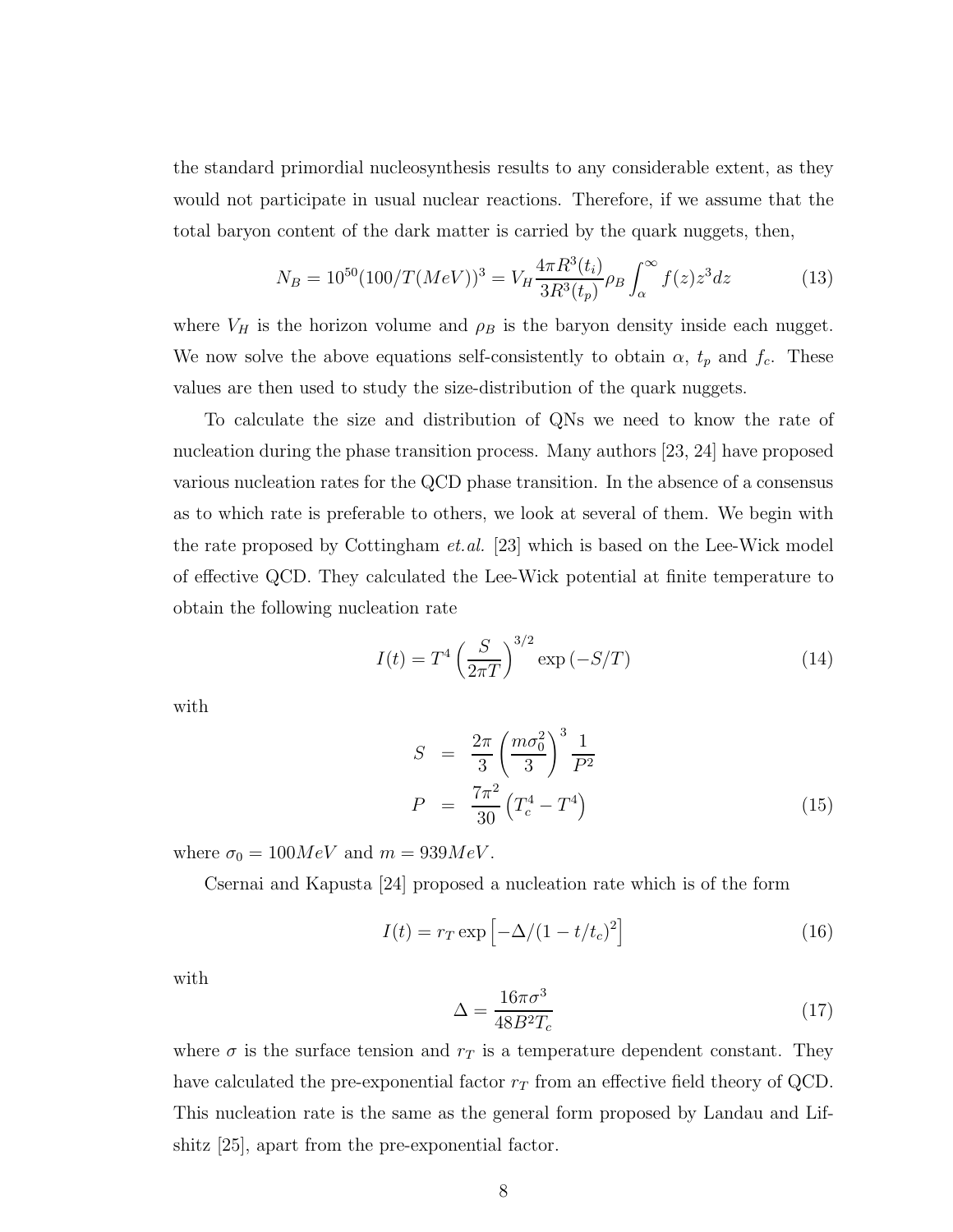| $\sigma$<br>$(MeV/fm^{-2})$ $(MeV)$ | $T_c$ | minimum radius<br>(meter) | $N_{QN}$             |
|-------------------------------------|-------|---------------------------|----------------------|
| Cottingham et. al.                  | 100   | 1.66                      | 7420                 |
|                                     | 150   | 0.083                     | $1.7 \times 10^{7}$  |
| 10                                  |       |                           |                      |
| Csernai et. al.                     | 100   | 0.117                     | $2.1 \times 10^{7}$  |
|                                     | 150   | 0.0096                    | $3.8 \times 10^{10}$ |
| 50                                  |       |                           |                      |
| Csernai et. al.                     | 100   | 1.25                      | $1.7 \times 10^{4}$  |
|                                     | 150   | 0.0882                    | $1.4 \times 10^7$    |
|                                     |       |                           |                      |

Table 1: Different values of minimum radius and  $N_B$  for the different nucleation rates.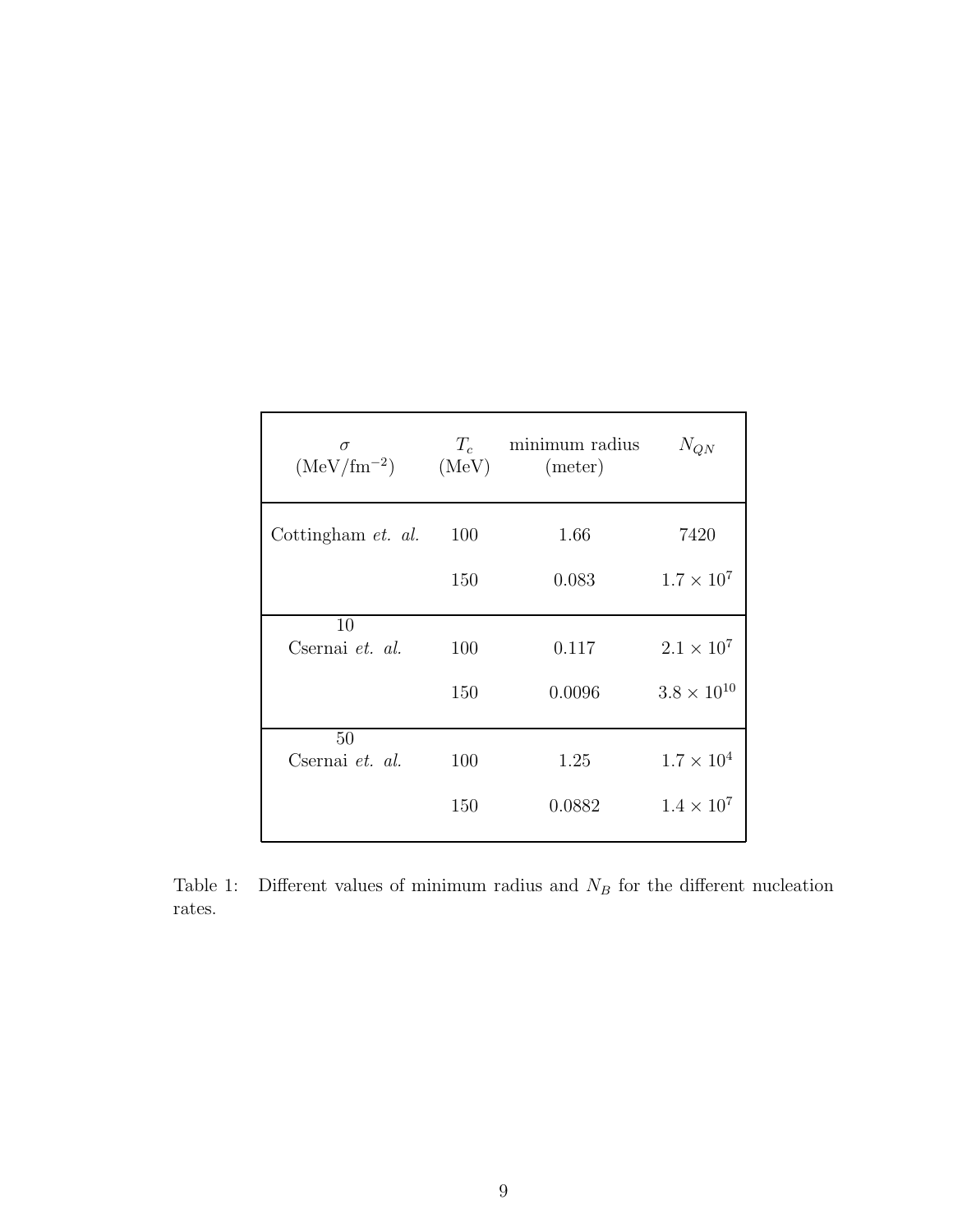Let us discuss the results obtained so far. In table I we have shown the dependence of the minimum radius of a quark nugget and the number of QNs within the horizon just after the QCD phase transition on the value of  $T_c$  for different nucleation rates. For the nucleation rate proposed by Csernai and Kapusta, we have varied the surface tension from  $\sigma = 10 - 50MeV fm^{-2}$ . We have found that the minimum radius varies from  $9.6 \times 10^{-3}$  meter to 1.66 meter.

In fig. 1 we have plotted the distribution of QN,  $f(\bar{n}_B)$ , as a function of  $\bar{n}_B$  using the nucleation rate proposed by Cottingham *et.al.*, for different values of  $T_c$ , where  $\bar{n}_B$  is the baryon number content of a single QN. We see that for  $T_c = 100MeV$ distribution of QN peaks at baryon number  $\sim 7 \times 10^{45}$  and there is almost no QN with baryon number larger than  $10^{47}$ . For  $T_c = 150MeV$  these values are  $10^{42}$  and 10<sup>43</sup> respectively. In figs. 2-3, similar results have been shown for nucleation rate proposed by Csernai and Kapusta, for  $\sigma = 10$  and  $50MeV fm^{-2}$ , respectively. We see that for a fixed  $T_c$ , the minimum radius increases with increase in  $\sigma$ . Figure 3 shows that the maximum number of nuggets are around a baryon number of  $\sim 2.5 \times 10^{42}$  at  $T_c = 100MeV$  whereas the number of nuggets goes to zero after  $4 \times 10^{43}$ . Similar results for  $T_c = 150 MeV$  are also shown in the figures. We should mention at this stage that the lower cutoffs that we have obtained here are certainly allowed by the study of Madsen  $et.al.$  [12] within the reasonable set of parameters.

The question which arises next is whether these nuggets will survive till the present epoch. Earlier studies [17] have shown that the nuggets having baryon number less than  $10^{42}$  will not survive till the present epoch. This suggests that all the cases considered here for  $T_c = 100MeV$  will give stable nuggets. However, from figure 1 and 3, it can be seen that, for  $T_c = 150MeV$ , some of the nuggets will not survive. Fig. 2. suggests that for  $\sigma = 10MeV fm^{-2}$ , none of the nuggets will survive when  $T_c = 150 MeV$ . Given the present state of the art, there is no way to choose any one of the possibilities as the preferred one. We should therefore consider the situation that while some nuggets may indeed be stable and constitute cold dark matter, some smaller nuggets may evaporate, creating sizeable baryon inhomogeneities. In the next section we will study the evolution of these inhomogeneities with time/temperature.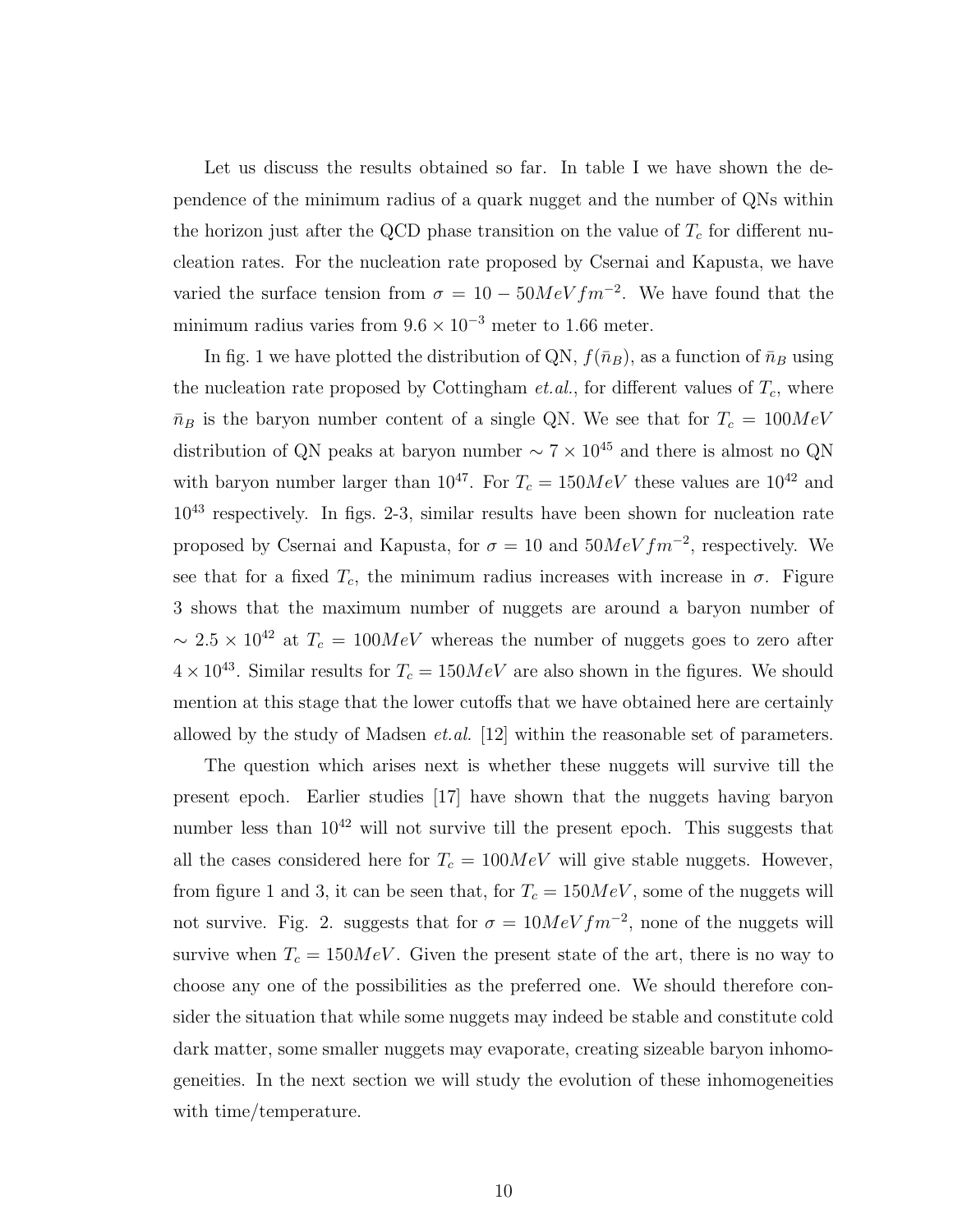## 3 Evolution of baryon inhomogeneities due to evaporated quark nuggets

Our aim in this section is to study the implications of those QNs that do evaporate away, assuming, of course, that they were formed in the early universe. When a QN dissociates into nucleons, the latter initially form a clump with high baryon overdensity relative to the density of baryons in the ambient universe. The baryon density in the clump then gradually decreases as various physical processes tend to 'flatten' the clump. We study the evolution of the highly non-linear baryonic inhomogeneities represented by these high density clumps due to dissociated QNs created after the epoch of quark-hadron phase transition at  $T \sim 100 MeV, T$  being the temperature of the universe.

The evolution of large, non-linear baryon inhomogeneities in the early universe has been studied in detail recently, especially in the context of possible creation through electroweak baryogenesis process [26, 27, 28] of large baryon inhomogeneities during the epoch of a possible first-order electroweak symmetry-breaking phase transition at  $T \sim 100 GeV$ . The single most dominant physical process that determines the evolution of large baryon inhomogeneities in the early universe before the epoch of neutrino decoupling (at  $T \sim 1MeV$ ) is the so-called "neutrino inflation". Any large baryonic clump in pressure equilibrium with the ambient universe would have a slightly lower temperature inside the clump relative to the temperature of the ambient surroundings, due to the excess pressure contributed by the excess baryons inside the clump. As a result, heat would be conducted into the clump from the ambient medium. The particles most efficient in conducting heat into the clump are the neutrinos which have, by far, the largest mean free path (MFP) amongst all the relevant elementary particles. As neutrinos cross the clump they deposit energy into the clump thereby heating up the clump. The clump then expands in order to achieve pressure equilibrium under this changed circumstance, and so the baryon density within the clump decreases as the clump expands. This process of expansion ("inflation") of the clump due to neutrino heat conduction continues until the neutrinos decouple at around  $T \sim 1MeV$ . For any given size of a clump, the time scale on which a clump achieves pressure equilibrium with the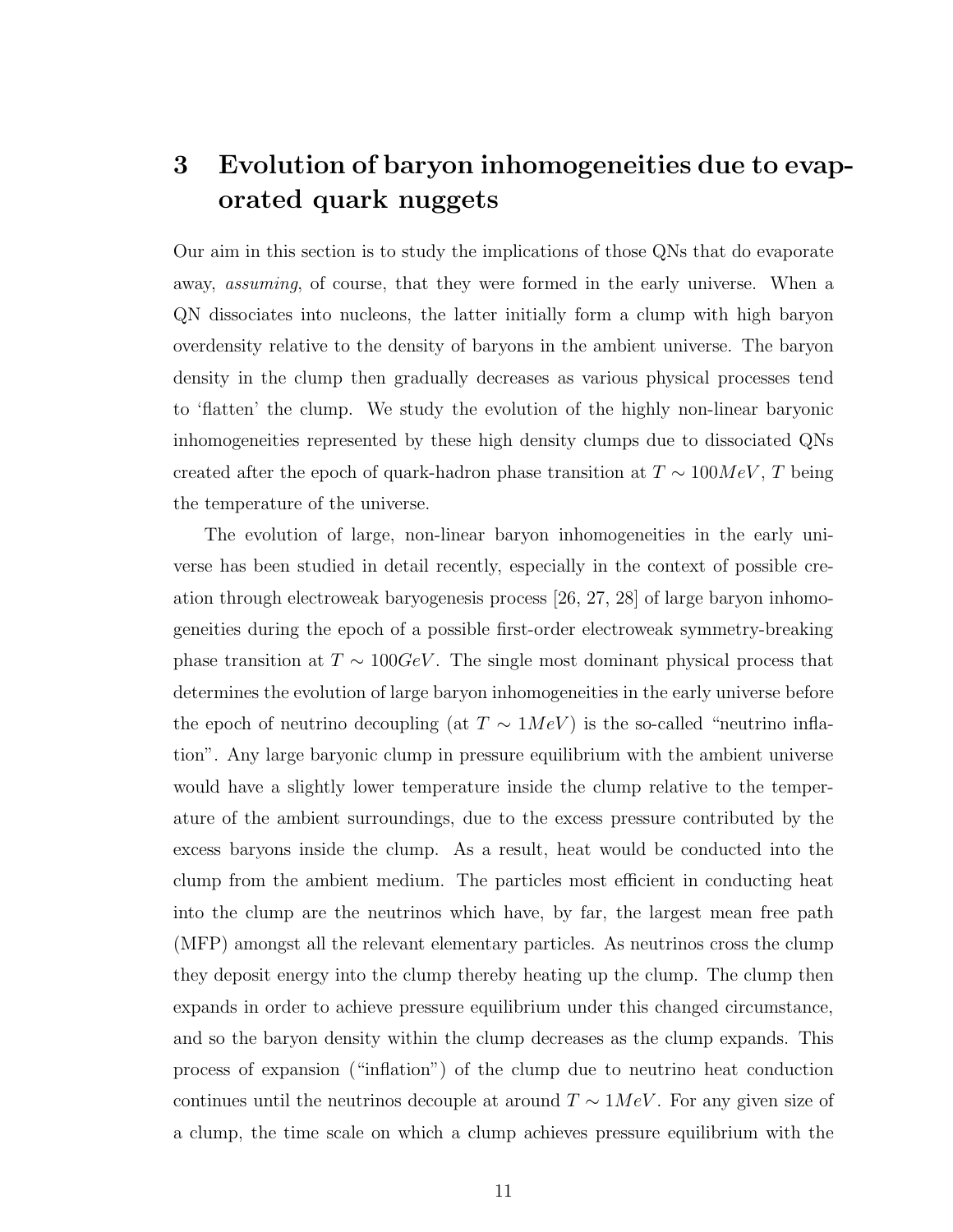surroundings is essentially the hydrodynamic expansion time scale or the time taken by sound to traverse the clump, which can be shown to be smaller than the heat transport time scale for neutrinos. It is, therefore, a good approximation to treat the evolution of the clump as going through a succession of pressure equilibrium stages with decreasing density inside the clump. After neutrino decoupling the evolution of the clump is determined mainly by the process of baryons slowly diffusing out of the high-density clump to the ambient medium.

In this section, we study the evolution of the baryonic clumps created by evaporated QNs under neutrino inflation. It is to be mentioned here that the linear relationship, assumed in ref.[26], between the baryon overdensity within a clump and the fractional temperature difference of the clump relative to the ambient temperature, turns out to be invalid in our case of extremely large initial baryon overdensity created by the evaporated QNs, as we discuss below. As a consequence, we need to numerically solve the full non-linear pressure equilibrium equation for a clump in order to obtain the relationship between those quantities. Furthermore, the initial baryon overdensity within the clump in our case can be so large (e.g.  $\sim 10^{12}$ )[21] that baryon-to-entropy ratio within the clump could be initially greater than unity in which case the dominant contribution to the MFP of neutrinos would come initially from neutrino-nucleon scattering rather than from neutrino-lepton scattering assumed in ref.[26]. The above two considerations make a straightforward application of the results of ref.[26] invalid in our case of large baryonic inhomogeneities due to evaporating QNs; hence the need to do an ab *initio* calculation for inhomogeneities with initial overdensity significantly larger than those studied in ref.[26]. In this respect, we believe the calculations in this paper, although done in the specific context of inhomogeneities due to quark nuggets, have much wider validity and application. We would like to mention at this stage that we are interested to study only the neutrino inflation process which will be operative till  $T = 1MeV$ . So we restrict our calculation upto that temperature. Also, the only difference from the work of ref. [26] is that we have solved the full non-linear pressure equation.

The pressure equilibrium equation for a baryonic clump with baryon number density  $\rho_B^* \equiv \delta_N \rho_B$  and temperature  $T^* \equiv T(1 - \delta T)$  in the background universe at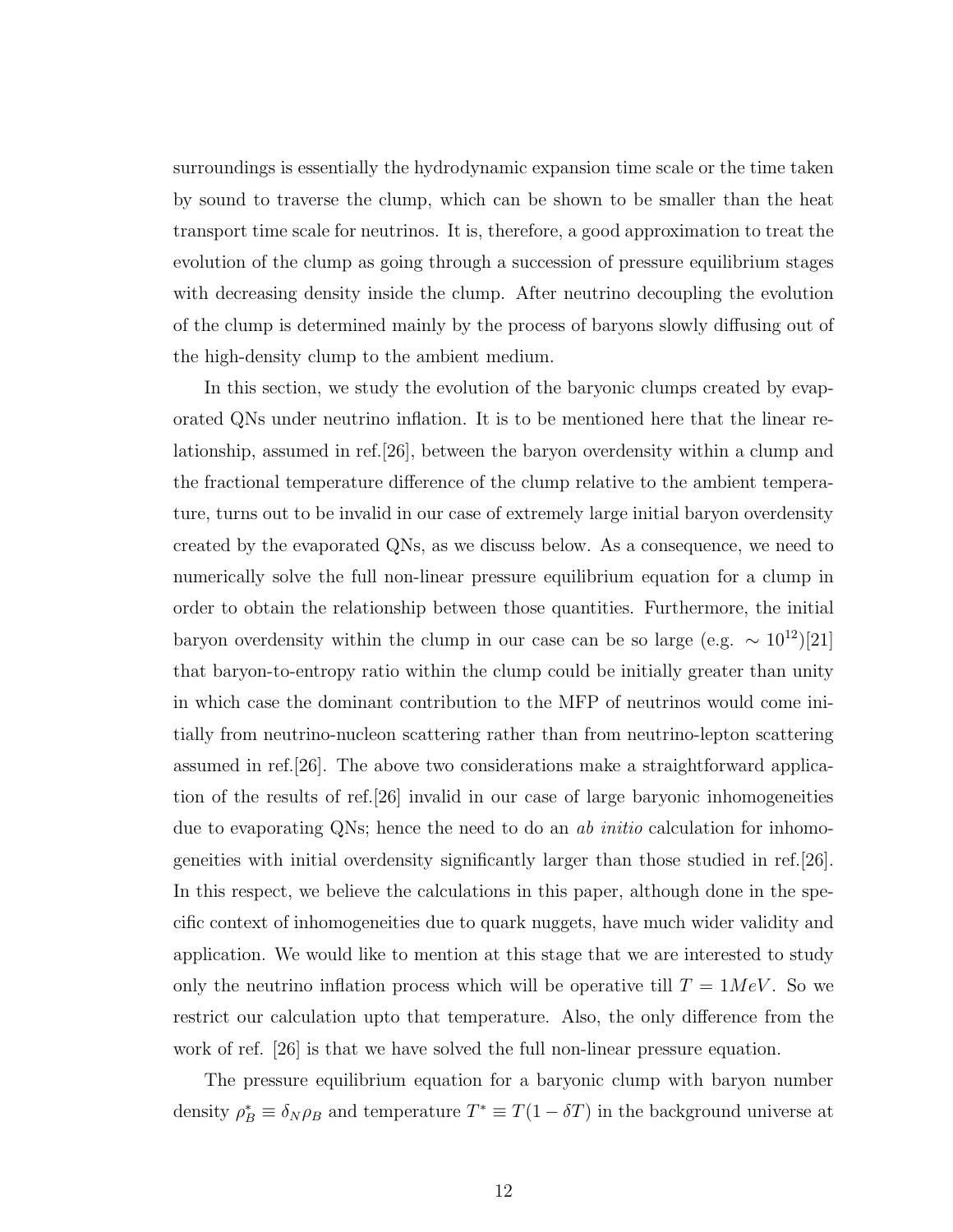temperature T and baryon number density  $\rho_B$  can be written as

$$
\rho_B^* T^* + \frac{1}{3} g_{eff}(T^*) a T^{*4} = \rho_B T + \frac{1}{3} g_{eff}(T) a T^4 \tag{18}
$$

where  $g_{eff}(T)$  is the effective number of relativistic degrees of freedom in the universe at temperature T contributing to the energy density and pressure, and  $a = \pi^2/30$ . The baryons within the clump as well as outside are assumed to be ideal gases of non-relativistic particles with pressures  $\rho_B^* T^*$  and  $\rho_B T$ , respectively. Assuming  $\delta_N \geq 1$ ,  $\delta T \leq 1$ , and  $g_{eff}(T^*) \approx g_{eff}(T)$ , we get from eq.(18),

$$
\delta T \simeq \frac{\eta \delta_N}{1 + \eta \delta_N} \tag{19}
$$

where  $\eta = \rho_B/s$ , s being the entropy density. The baryon-to-entropy ratio  $\eta$  in the universe is essentially constant for the temperature range of our interest,  $s \approx$  $2.6 \times 10^8 \Omega_B^{-1} h^{-2}$ , where  $\Omega_B$  is the baryonic mass density in the universe in units of the closure density, and  $h = H_0/(100km, sec^{-1}, mpc^{-1}), H_0$  being the present value of the Hubble constant.

Eq.(19)shows that if the baryon overdensity  $\delta_N$  in the clump satisfies the condition  $\eta \delta_N \ll 1$ , then  $\delta T \simeq \eta \delta_N$ , i.e.,  $\delta T$  is linearly proportional to  $\delta_N$  [26]. On the other hand, for overdensities satisfying  $\eta \delta_N \gg 1$ , Eq.(19) gives  $\delta T \sim 1$ , which is inconsistent with the assumption  $\delta T \ll 1$  under which Eq.(19) is derived. Clearly, then, for sufficiently large overdensities for which  $\delta_N \geq \eta^{-1}$ , the assumption  $\delta T \ll 1$ is not valid, and so we need to solve the full non-linear pressure equilibrium equation, Eq.(18), to obtain the relationship between  $\delta T$  and  $\delta_N$ . This is the essential difference between our work and that of ref.[26]. The result is demonstrated in figure 4.

Now, for a given overdensity  $\delta_N$  of the clump at some time t when the temperature of the universe is  $T$ , the rate of energy deposited into the clump by neutrinos depends upon whether the size  $L (= 2R, R)$  being the radius) of the clump (assumed spherical) is larger or smaller than the MFP  $(\lambda_{\nu})$ , of neutrinos through the clump at that time. For  $\lambda_{\nu} \leq L$  the clump will not inflate by any significant amount because the energy deposition by ambient neutrinos will occur mainly in a thin surface layer of the clump leaving the bulk of the clump unaffected. Indeed in this case the heating of the clump will be governed by slow diffusion [27] of neutrinos inside the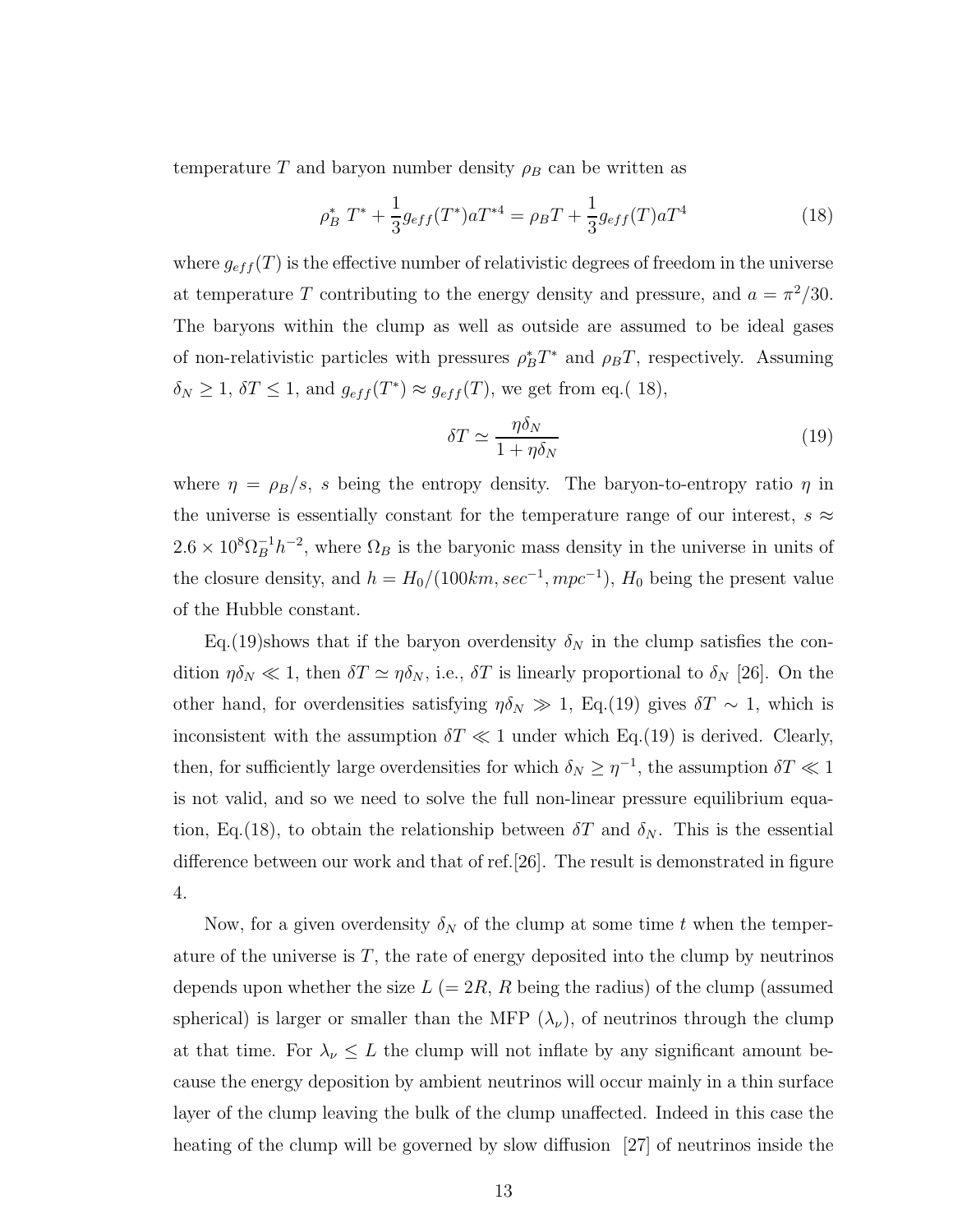clump. However,  $\lambda_{\nu}$  in the early universe increases rapidly as T decreases, typically,  $\lambda_{\nu} \propto T^{-5}$ . This means that a clump of any given size L will quickly come within the "neutrino horizon", such that  $\lambda_{\nu}$  becomes larger than L before any significant neutrino inflation of the clump takes place. Indeed, most of the neutrino inflation of the clump will take place when  $L \sim \lambda_{\nu}$  and  $L \geq \lambda_{\nu}$ . The evolution of  $\delta_{N}$  with time (temperature) is governed by the following differential equations [26, 29]

$$
\frac{d\delta_N}{dt} = -\frac{4}{R} \frac{\rho_\nu}{\rho} \delta T \delta_N \tag{20}
$$

for  $L \sim \lambda_{\nu}$ ,

$$
\frac{d\delta_N}{dt} = -\frac{3}{4} \frac{1}{\lambda_\nu} \frac{\rho_\nu}{\rho} \delta T \delta_N \tag{21}
$$

for  $L > \lambda_{\nu}$ .

The typical values of the overdensity  $\delta_N$  and size L of those overdensities expected from QN evaporation, are calculated by Iso et al [21]. The values of  $\delta_N$ could be as large as  $10^{12}$  and  $R \sim 10$  cm. Since nothing is known about the initial overdensity  $\delta_N$  and the length scale L, we study the evolution of the baryon overdensities for various initial values of  $\delta_N$  and L by solving equation (20) and (21). In figure 4 we have shown the importance of considering the non-linear term. It can be seen from the figure that at high  $\delta T/T$  the linear relation breaks down quite substantially. The nuggets which will not be stable against evaporation will form highly dense baryonic lumps. We have studied the evolution of these lumps with time. Neutrinos play an important role in the evolution of these lumps up to 1 MeV. The results are shown in fig. 5. Lumps with initial overdensity  $\leq 10^8$  is not affected by the neutrino conduction. The final values of the overdensity is smaller for higher initial temperature.

From the above discussion and fig. 5 it is clear that some overdensity is left out after the neutrino inflation which is of the order of 10<sup>7</sup> . This overdensity, as it looks, is a sizeable amount. The baryon diffusion starts dominating after the neutrinos fall out of equilibrium ( $T \sim 1MeV$ ). From  $T = 1MeV$  to the beginning of the nucleosynthesis *i.e.*  $T = 0.1MeV$  baryon diffusion is the most dominant process as far as the dissipation of the overdensities are concerned. If the baryon diffusion lengths are larger than the typical size of the inhomogeinities then the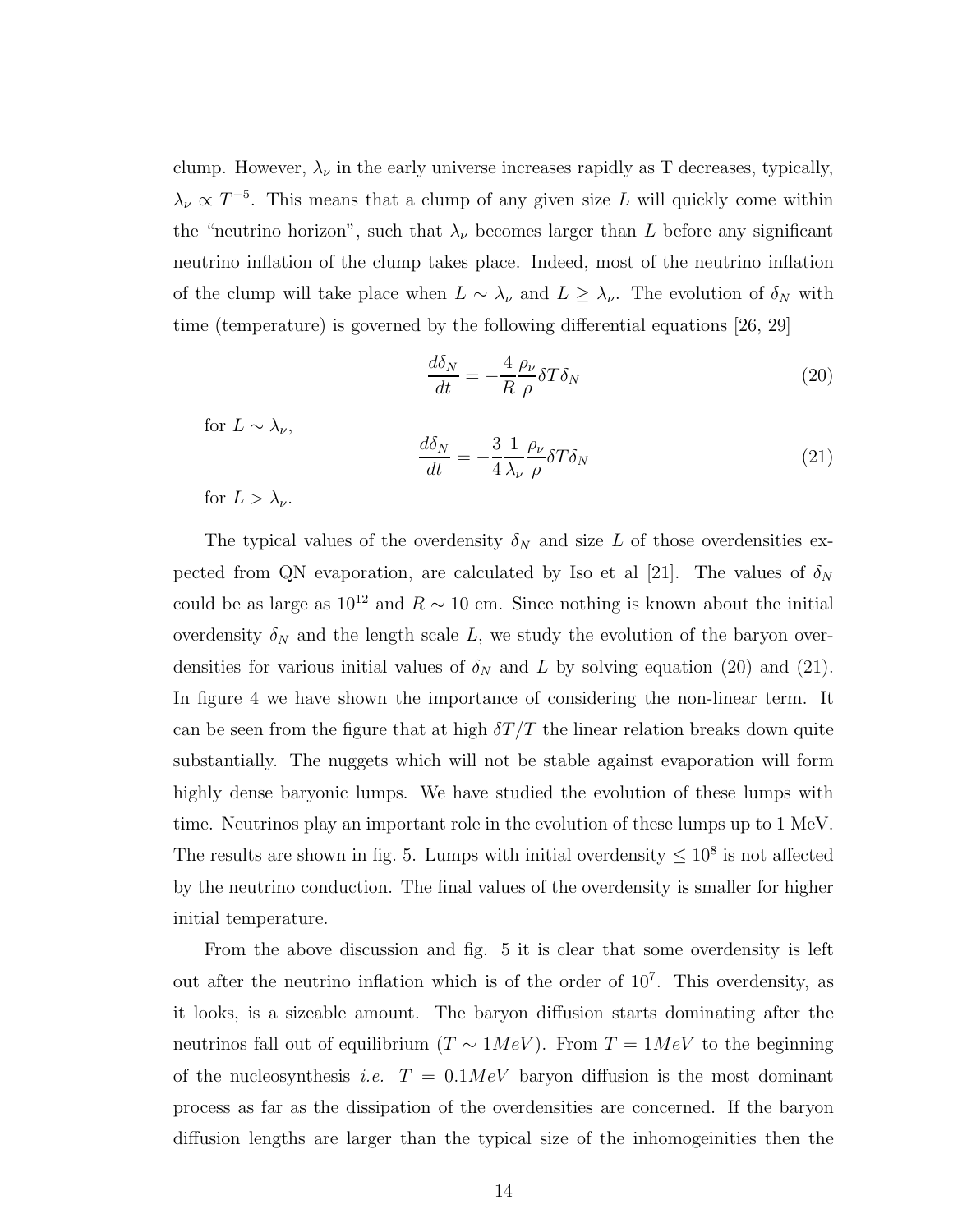overdensities will be washed out due to this process. As a result these objects will not alter the standard big bang nucleosynthesis scenario. This has been shown for the baryon inhomogeinity created at the Electro-Weak scale by Brandenberger et. al. [30]. These findings once again supports the existence of nuggets. If the evaporating nuggets would have left very high asymmetries in the universe then the observed  $He<sup>4</sup>$  abundance, which is thought be very well determined, would have been violated, a scenario not very comfortable with the survival of quark nuggets.

### 4 Conclusion

In this work we have estimated the abundance of quark nuggets in various nucleation scenarios with different values of critical temperature and surface tension of the bubble. We have found that within a reasonable set of parameters QNs may be a possible candidate for cosmological dark matter. The evolution of baryon inhomogeneities, formed due to the unstable QNs have also been studied.

### 5 Appendix

In this appendix we follow Ref. [19] to solve the following integral equation,

$$
P(X;t) = \int_{\alpha+X}^{\infty} \frac{4\pi}{3} (\eta - X)^3 F(\eta;t) d\eta \tag{22}
$$

Differentiating the above equation for four times we get

$$
\frac{3}{4\pi}P^{(4)}(X) = -D(\alpha\partial_X) F(X)
$$
\n(23)

where

$$
D(\alpha \partial_X) = \alpha^3 \frac{\partial^3}{\partial X^3} - 3\alpha^2 \frac{\partial^2}{\partial X^2} - 6\alpha \frac{\partial}{\partial X} - 6 \tag{24}
$$

Let

$$
\mathcal{L}(F(X)) = \bar{F}(p) = \int_0^\infty F(X)e^{-pX}dp
$$
\n(25)

where  $\mathcal{L}(A)$  is the Laplace transform of A. Now using the Laplace transformations of the derivatives we have

$$
\frac{3}{4\pi}P^{(4)}(X) = D(\alpha p)\bar{F}(p)e^{-\alpha p}
$$
\n(26)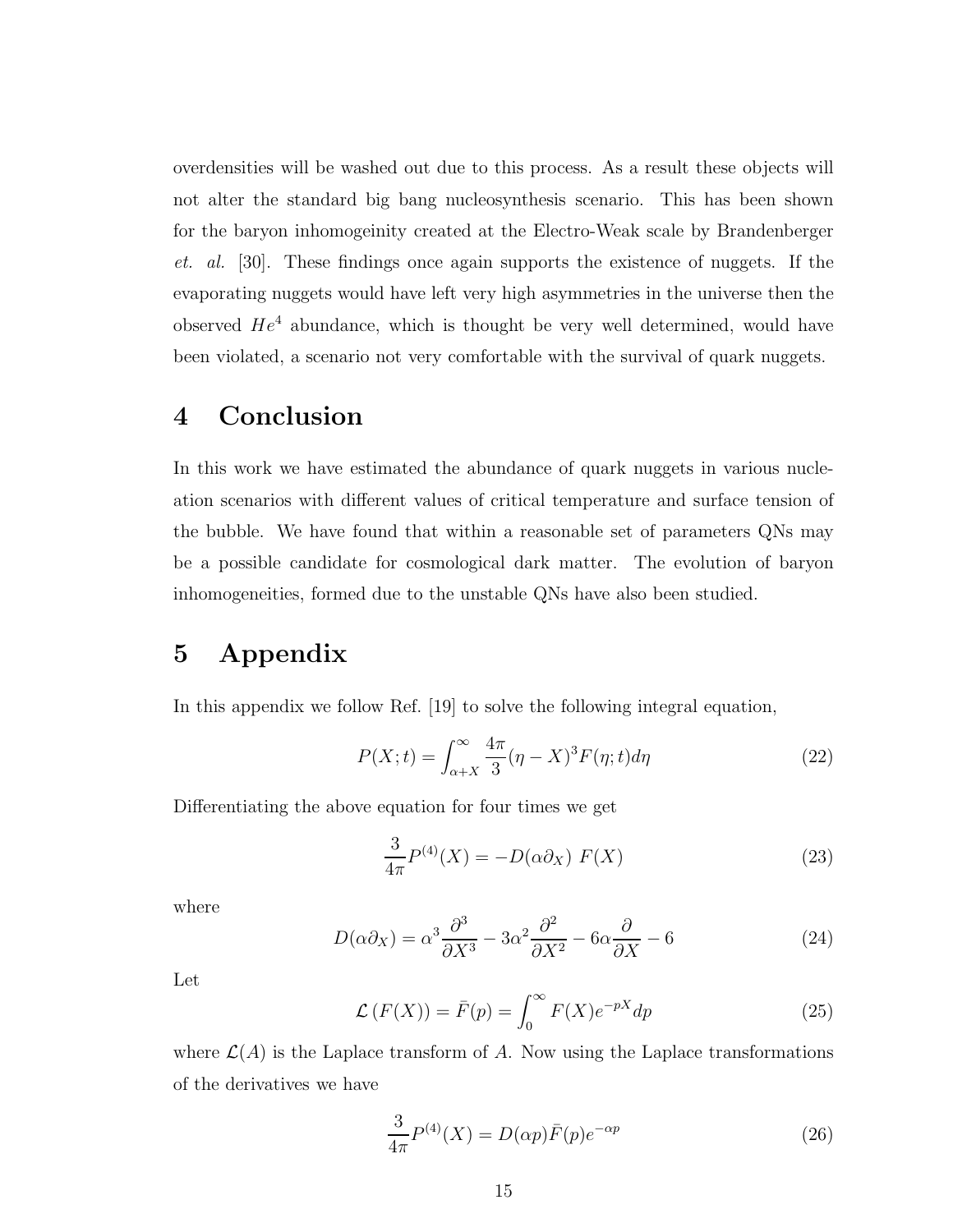where we have neglected an arbitrary constant. Now,

$$
F(X) = \frac{3}{4\pi} \frac{1}{2\pi i} \int_{c-i\infty}^{c+i\infty} \frac{P^{(4)}(p)}{D(\alpha p)} e^{p(X-\alpha)} dp
$$
  
\n
$$
= \frac{3}{4\pi} \int_0^\infty d\eta P^{(4)}(\eta) \frac{1}{2\pi i} \int_{c-i\infty}^{c+i\infty} \frac{e^{p(X-\alpha-\eta)}}{D(\alpha p)} dp
$$
  
\n
$$
\times \left[ -P^{(1)}(X-\alpha) - \frac{3}{\alpha} P(X-\alpha) + \frac{1}{\alpha^2} \int_0^\infty d\eta P(\eta + X - \alpha) \left\{ \lambda e^{-\lambda \eta/\alpha} + \omega e^{-\omega \eta/\alpha} + \bar{\omega} e^{-\bar{\omega} \eta/\alpha} \right\} \right]
$$
(27)

$$
F(X) = \frac{3 \theta(X - \alpha)}{4\pi\alpha^3} \left[ -P'(X - \alpha) - \frac{3P(X - \alpha)}{\alpha} + \frac{1}{\alpha^2} \int_0^\infty d\eta P(\eta + X - \alpha) \left\{ \lambda e^{(-\lambda \eta/\alpha)} + \omega e^{(-\omega \eta/\alpha)} + \bar{\omega} e^{(-\omega \eta/\alpha)} \right\} \right] (28)
$$

where  $\lambda$ ,  $\omega$  and  $\bar{\omega}$  are the solutions of the equation

$$
x^3 - 3x^2 + 6x - 6 = 0 \tag{29}
$$

In terms of the variable  $z$  Eq.  $(28)$  looks like

$$
F(z) = \frac{3 \theta(z-\alpha)R(t_i)^4}{4\pi \alpha^3 v^4 t_c^4} \left[ -P'(X-\alpha) - \frac{3P(X-\alpha)}{\alpha} + \frac{1}{\alpha^2} \int_0^\infty d\eta P(\eta + X - \alpha) \left\{ \lambda e^{(-\lambda \eta/\alpha)} + \omega e^{(-\omega \eta/\alpha)} + \bar{\omega} e^{(-\omega \eta/\alpha)} \right\} \right]
$$
  

$$
= \frac{R(t_i)^4}{v^4 t_c^4} f(z)
$$
(30)

with

$$
\alpha \to \frac{\alpha vt_c}{R(t_i)}; \quad \eta \to \frac{\eta vt_c}{R(t_i)}
$$
\n(31)

# References

[1] See for example, Proc. QM'96, Nucl. Phys. A 610 (1996); Proc. QM'97, Nucl. Phys. A 638 (1998).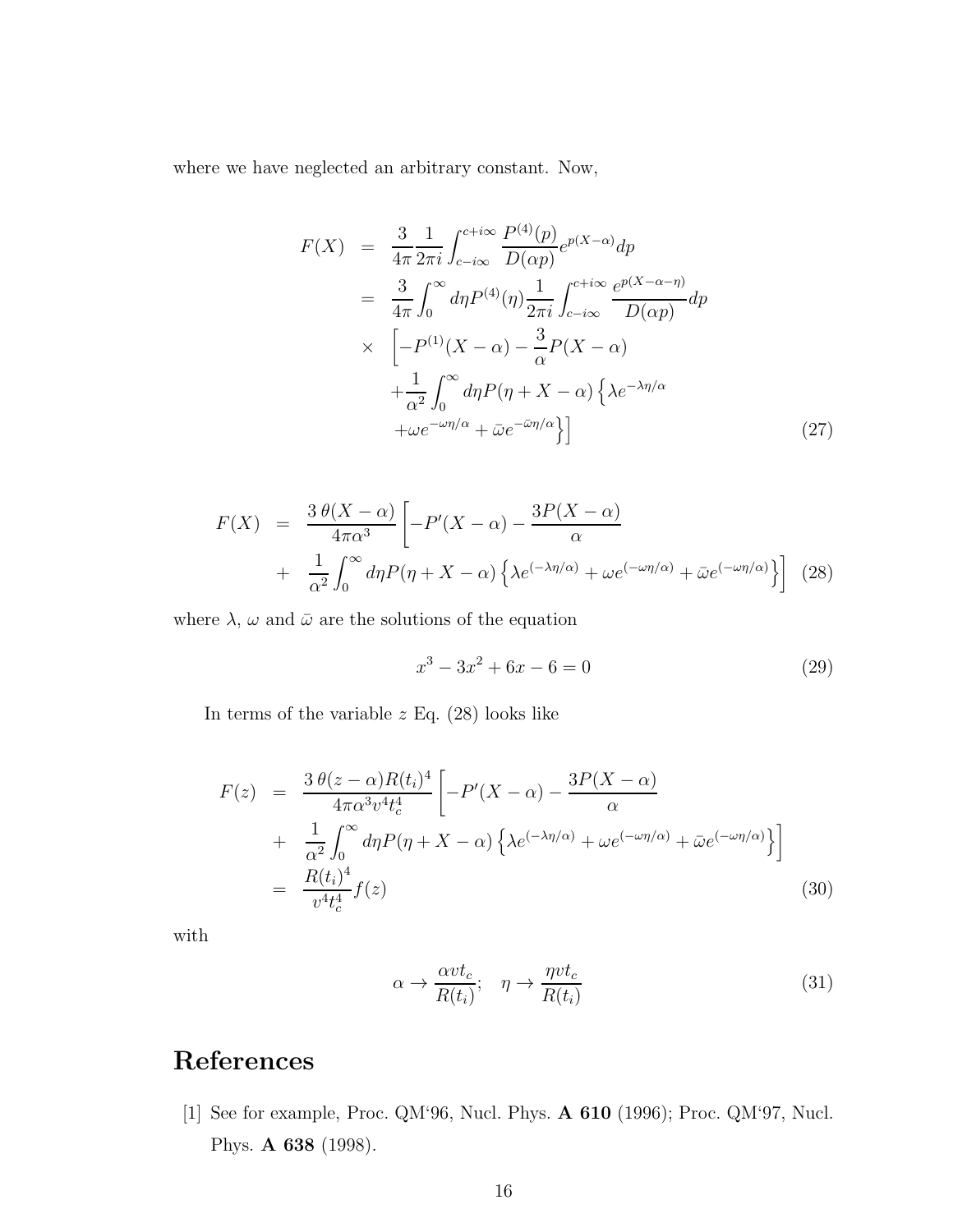- [2] Proc. Lattice'96, Nucl. Phys. (proc. suppl.) B 53 (1997).
- [3] E. Witten, Phys. Rev. D30, 272 (1984).
- [4] M. Crawford and D. N. Schramm, Nature 298, 538 (1982).
- [5] L. Van Hove, TH.3623-CERN, 1983.
- [6] D. N. Schramm, at 3rd Int. Conf. Phys. & Astrophys. of Quark Gluon Plasma, March 1997, Jaipur, India, Proc. in press.
- [7] E. Aubourg et al., Nature 365 623 (1993).
- [8] C. Alcock et al., Nature 365 621 (1993).
- [9] J. Yang, M. S. Turner, G. Steigman, D. N. Schramm, and K. A. Olive, 1984, Ap. J. 281, 493 (1984).
- [10] R. Schaeffer, P. Delbourgo-Salvador and J. Audouze, Nature 317, 407 (1985).
- [11] N. C. Rana, B. Datta, S. Raha, and B. Sinha, 1990, Phys. Lett. B240, 175 (1990).
- [12] J. Madsen, and K. Riisager, Phys. Lett. B 158, 208 (1985).
- [13] C. Alcock and E. Farhi, Phys. Rev.D32, 1273 (1985).
- [14] J. Madsen, H. Heiselberg and K. Riisager, Phys. Rev. D34, 2974 (1986).
- [15] C. Alcock and A. Olinto, Phys. Rev.D39, 1233 (1989).
- [16] J. Madsen and M. L. Olesen, Phys. Rev. D43, 1069 (1991).
- [17] P. Bhattacharjee, J. Alam, B. Sinha and S. Raha, Phys. Rev. D48, 4630 (1993).
- [18] K. Sumiyoshi and T. Kajino, Nucl. Phys. 24, 80 (1991).
- [19] H. Kodama, M. Sasaki, K. Sato, Prog. Theo. Phys. 68, 1979 (1982).
- [20] G. M. Fuller, G. J. Mathews and C. R. Alcock; Phys. Rev. D37, 1380 (1988).
- [21] K. Iso, H. Kodama and K. Sato, Phys. Lett. B169, 337 (1986).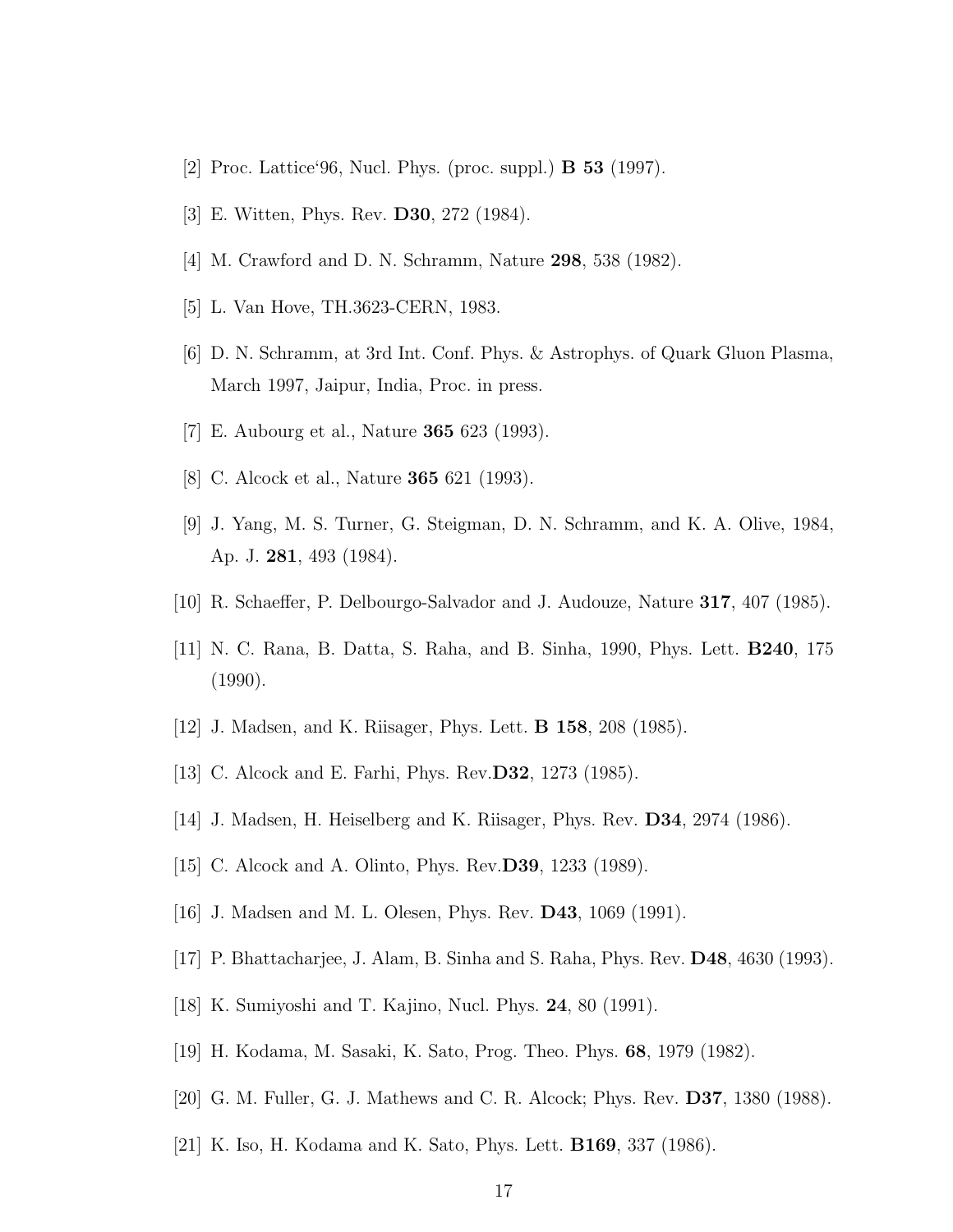- [22] D. Stauffer, Phys. Rep. 54, 1 (1979).
- [23] W. N. Cottingham, D. Kalafatis and R. Vinh Mau, Phys. Rev. Lett. 73, 1328 (1994).
- [24] L. P. Csernai and J. I. Kapusta, Phys. Rev. Lett. **69**, 737 (1992).
- [25] L. D. Landau and E. M. Lifshitz, Statistical Physics (Pergamon Press, New York, 1969).
- [26] A. Heckler and C. J. Hogan, Phys. Rev. **D47**, 4256(1993).
- [27] K. Jedamzik and G. M. Fuller, Ap. J. 423, 33 (1994) and references therein.
- [28] K. Jedamzik, G. M. Fuller and G. J. Mathews, Ap. J. 423, 50 (1994) and references therein.
- [29] J. Alam, at Workshop on Quark Gluon Plasma and Phase Transitions in the Early Universe, Dec.'95, Puri, India.
- [30] R. Brandenberger, A. Davis and M. J. Rees, Phys. Lett. B349, 329 (1995).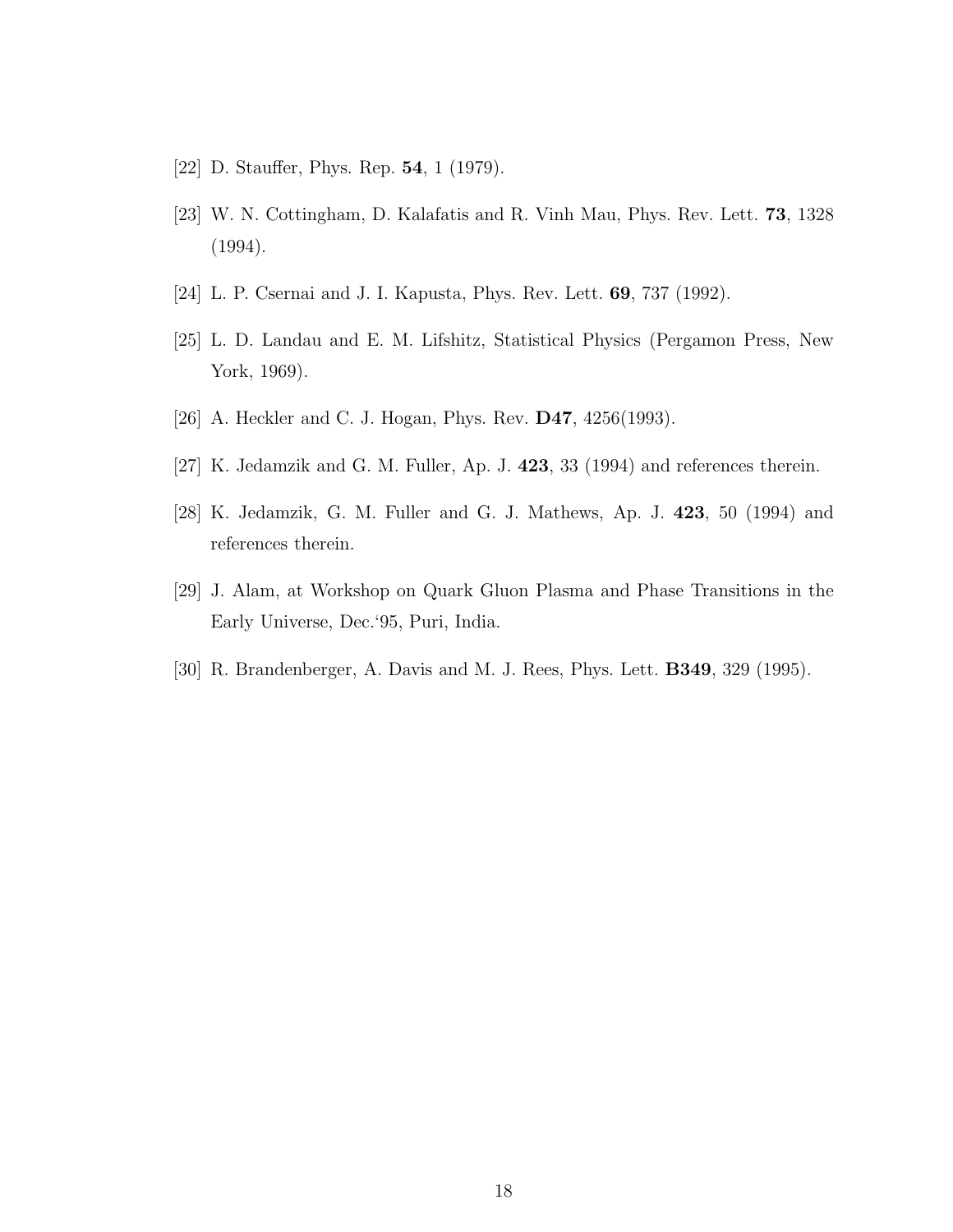

Figure 1: Distribution of QN,  $f(\bar{n}_B)$ , as a function of  $\bar{n}_B$  using nucleation rate proposed by Cottingham et. al.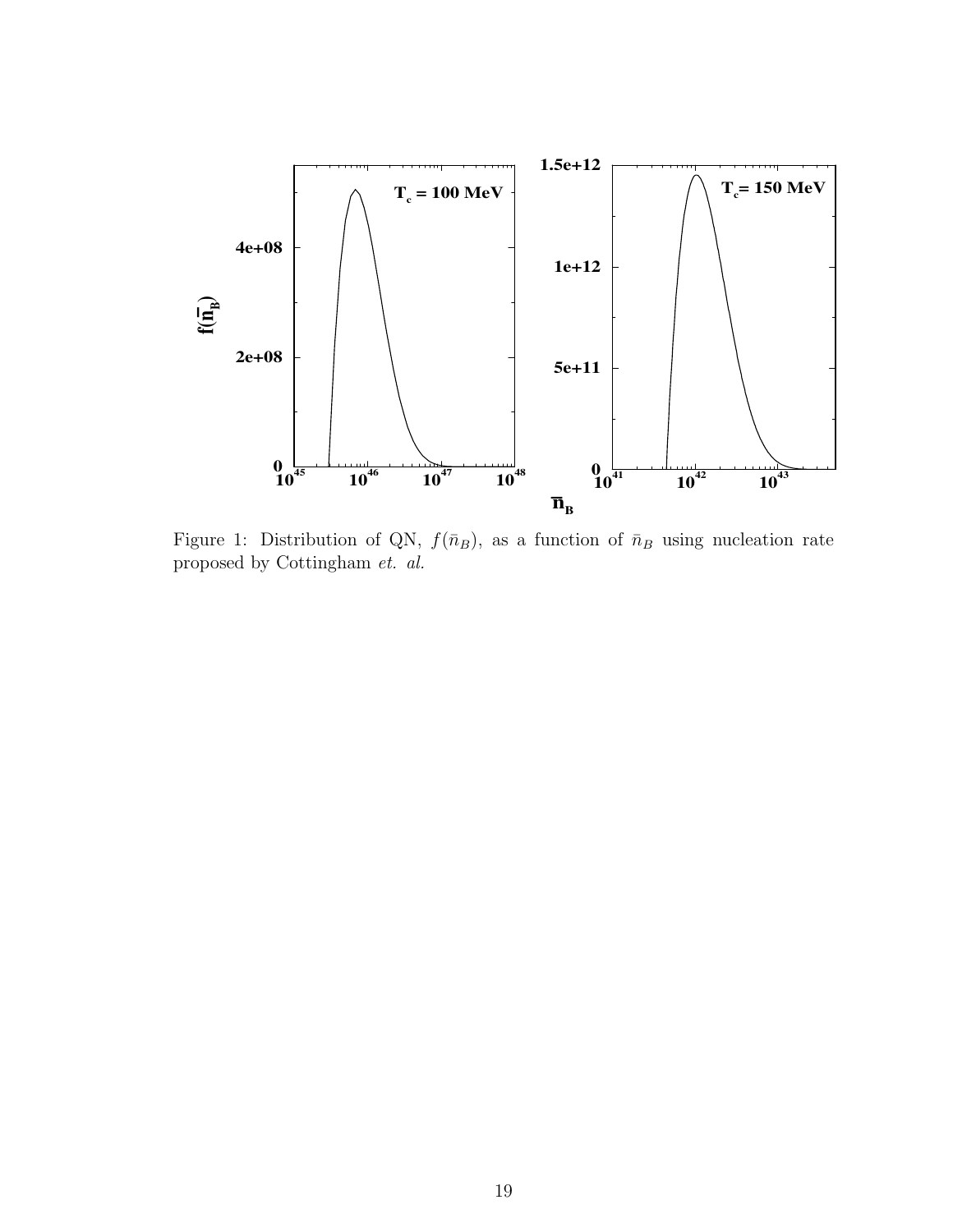

Figure 2: Same as fig. 1, using nucleation rate proposed by Csernai and Kapusta. The value of  $\sigma$  is  $10MeV fm^{-2}$ .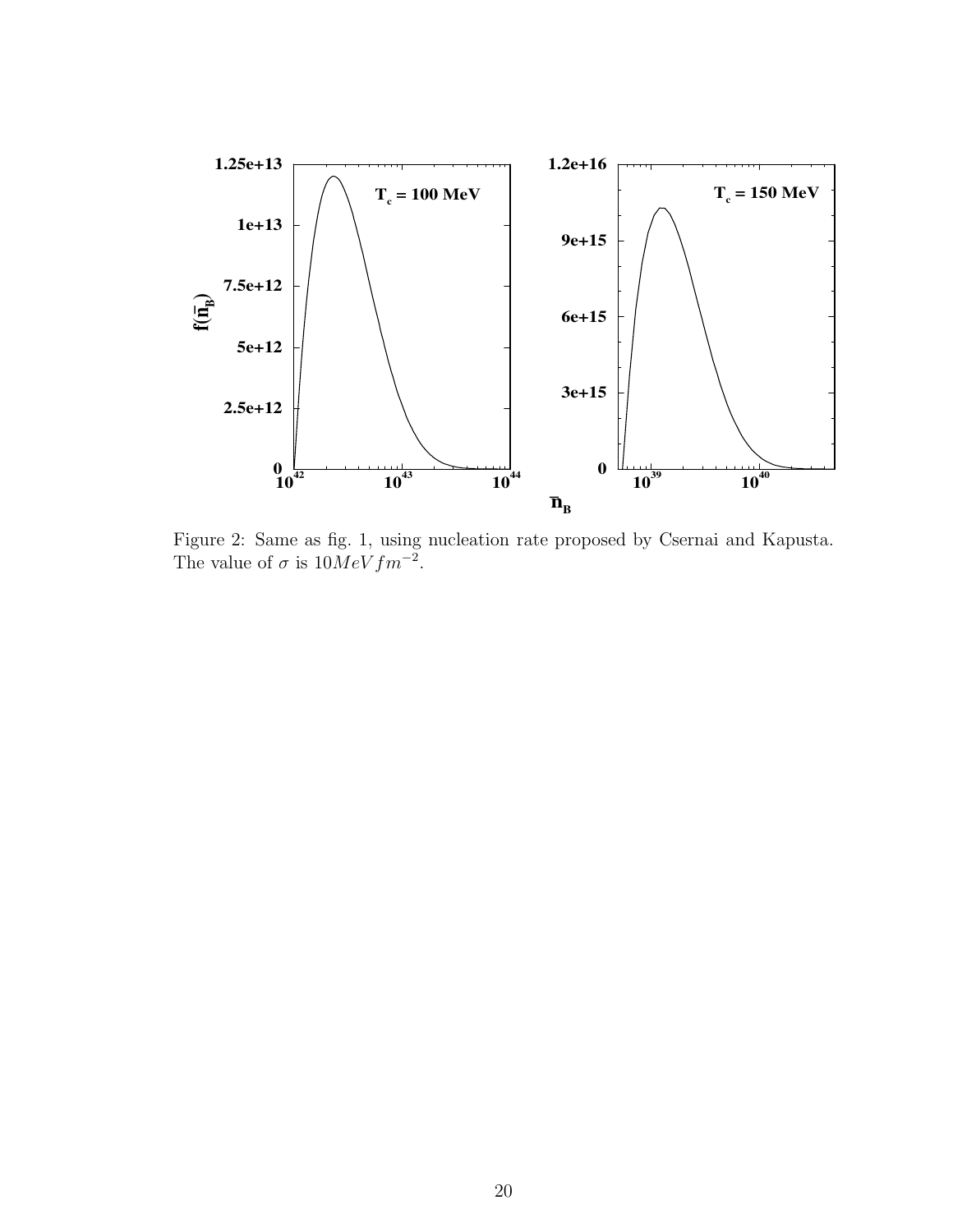

Figure 3: Same as fig. 2 with  $\sigma = 50$  MeV fm<sup>-2</sup>.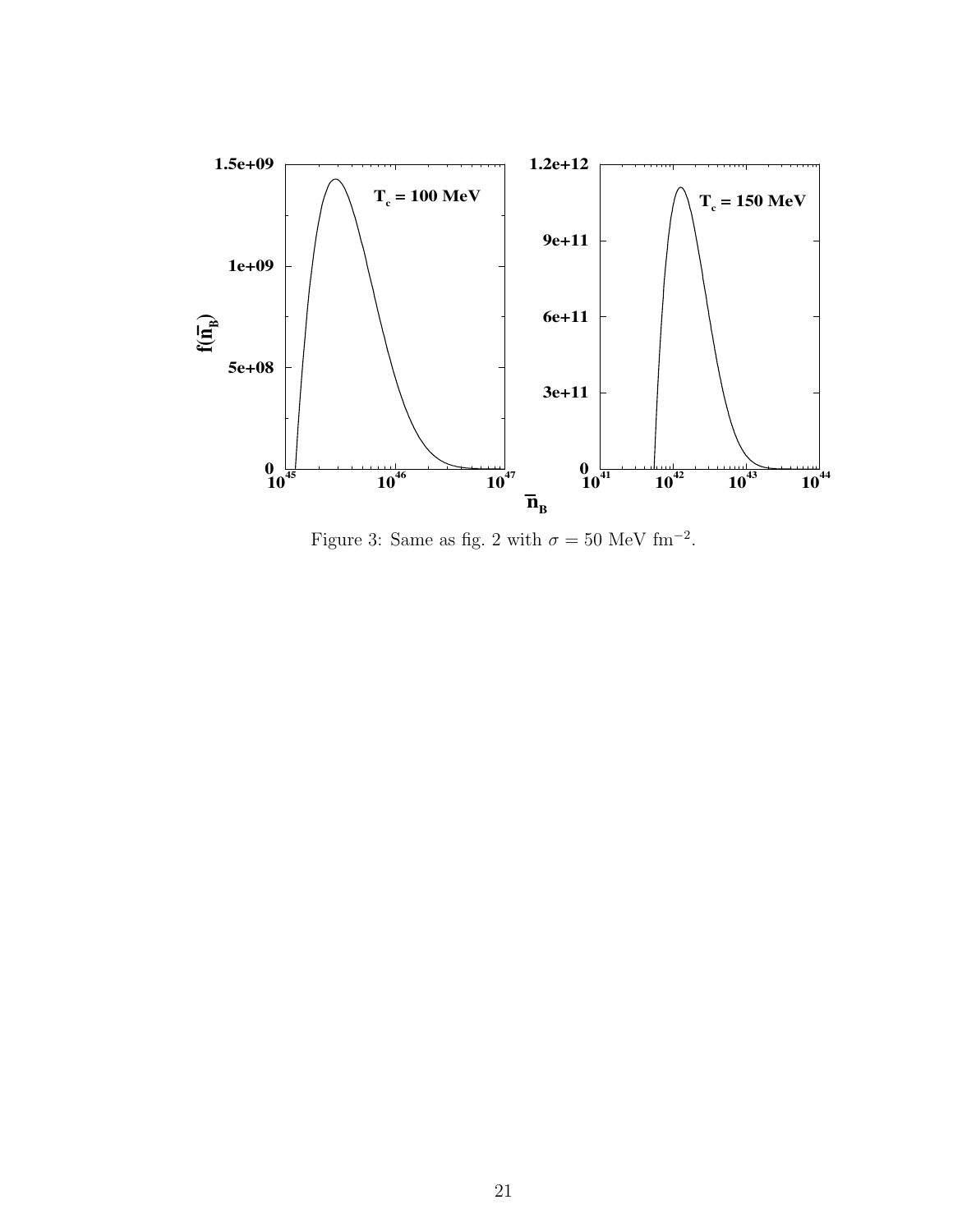

Figure 4: The relation between baryon inhomogeneity and temperature difference. The dotted line corresponds to the solution of eq. (18) and the solid line corresponds to the linear approximation as discussed in the text.